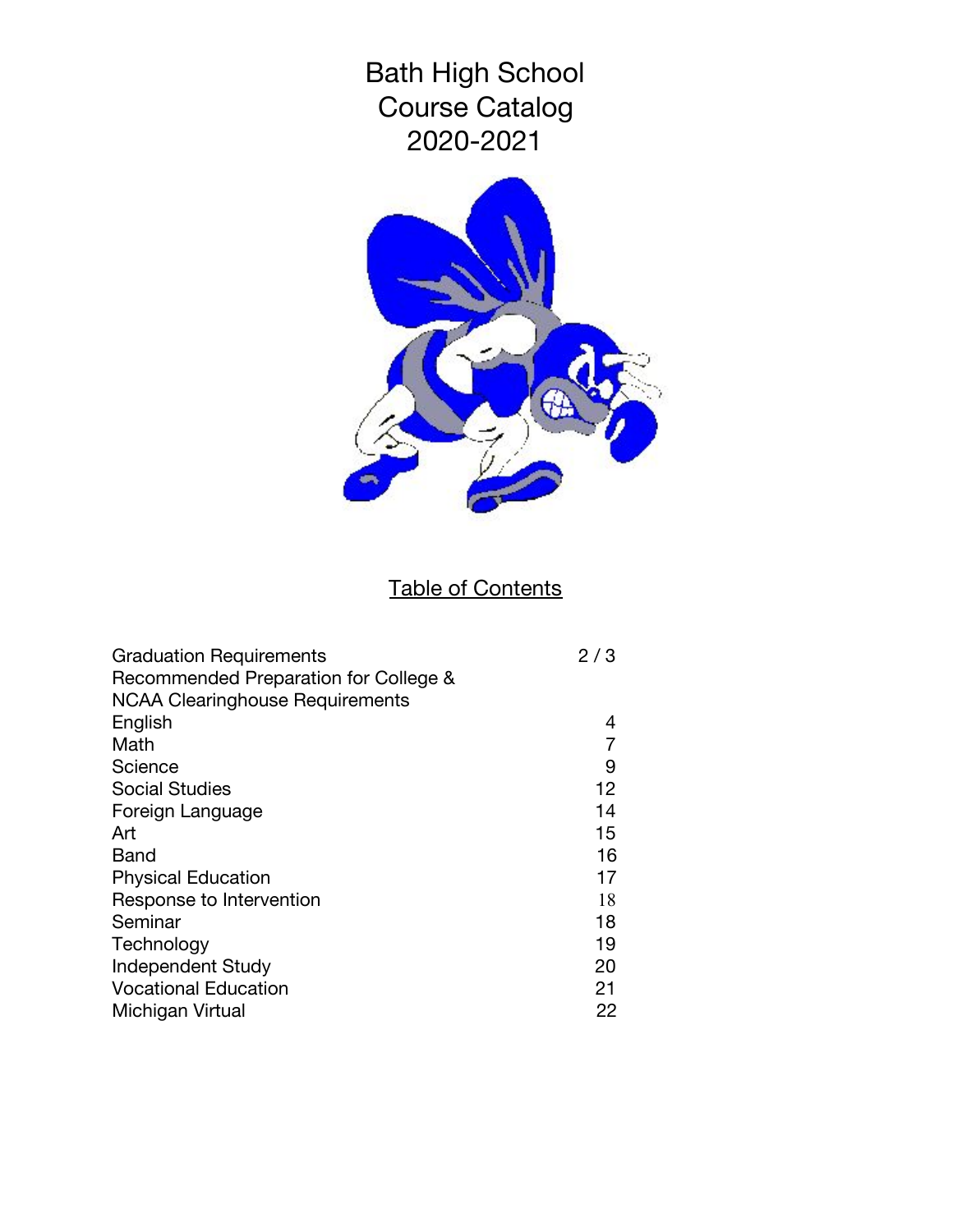# **Bath High School Graduation Requirements**

| <b>Subject Area</b>           | <b>Credits Required</b> | <b>Courses Required</b>                                                                                              |
|-------------------------------|-------------------------|----------------------------------------------------------------------------------------------------------------------|
| Language Arts                 | $\overline{4}$          | English I<br>English II<br>English III<br>English IV or AP English                                                   |
| <b>Social Studies</b>         | 3.5                     | <b>US History</b><br><b>World History</b><br>Civics .5 or AP Civics<br>Economics .5<br>One additional S.S. Credit .5 |
| Science                       | 3                       | Intro to Physics<br>Biology<br>One additional Science Credit 1.0                                                     |
| <b>Mathematics</b>            | $\overline{4}$          | Algebra I<br>Geometry<br>Algebra II<br>Senior, Level Math 1.0                                                        |
| <b>Physical Education</b>     | 1                       | Health .5<br><b>Physical Education .5</b>                                                                            |
| <b>Visual Performing Arts</b> | 1                       | Band, Art, Theatre                                                                                                   |
| Foreign Language              | $\overline{2}$          | Spanish I & II or other foreign<br>language<br>*Must be same language for two years                                  |
| Technology                    | 1                       | Any credits                                                                                                          |
| <b>Junior Seminar</b>         | .5                      |                                                                                                                      |
| Senior Seminar                | $.5\,$                  |                                                                                                                      |
| Electives                     | 5.5                     | Any credits                                                                                                          |
| Minimum credits required: 26  |                         |                                                                                                                      |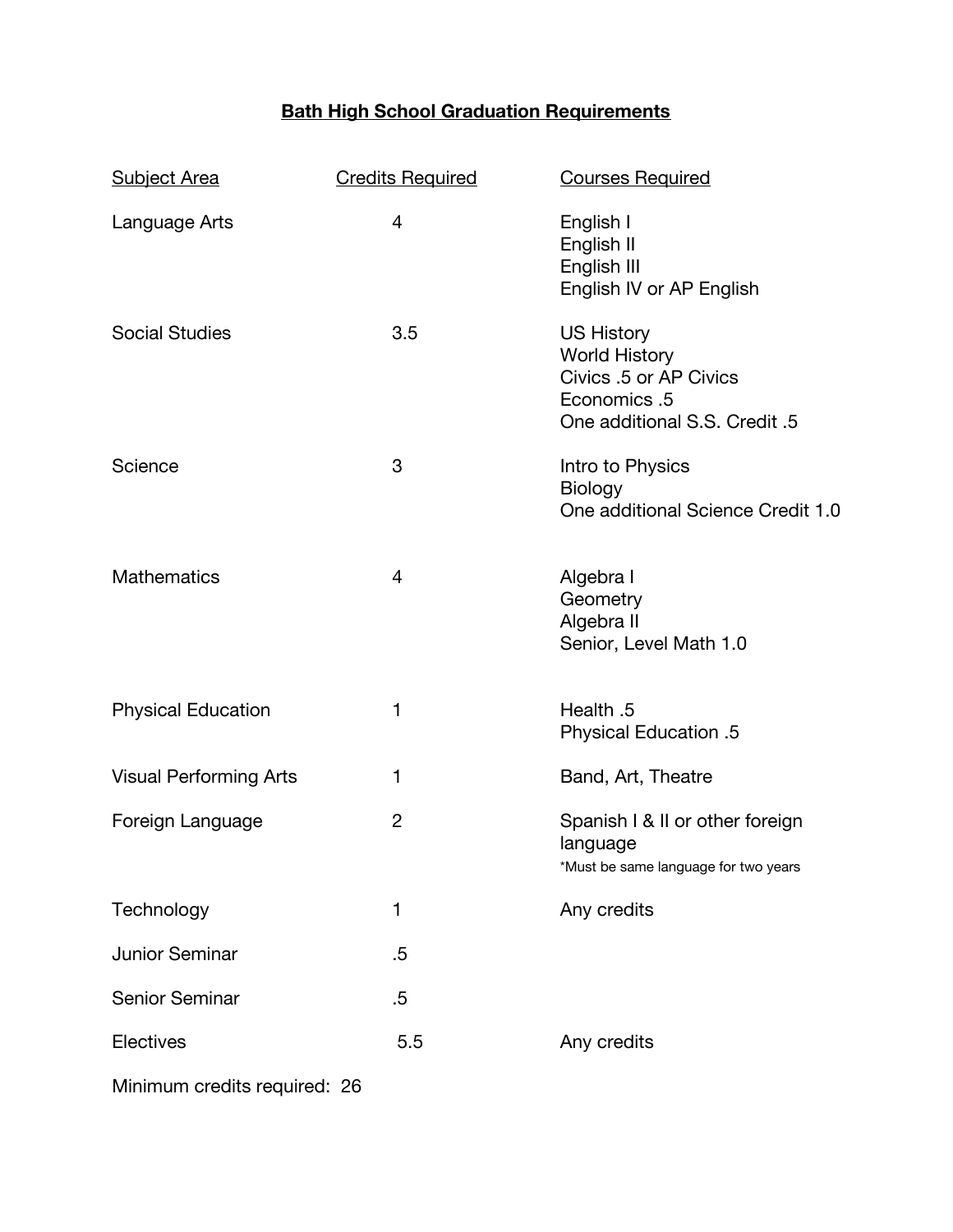#### **Recommended Preparation for College Success**

As stated by the President's Council, State Universities of Michigan

| <b>Subject Area</b>                     | Recommendation                                       |
|-----------------------------------------|------------------------------------------------------|
| English                                 | 4 years strongly recommended                         |
| <b>Mathematics</b>                      | 4 years strongly recommended                         |
| <b>Biological and Physical Sciences</b> | 4 years preferred, 3 years strongly<br>recommended   |
| <b>History and Social Sciences</b>      | 4 years preferred, 3 years strongly<br>recommended   |
| Foreign Language                        | 3 years of the same language strongly<br>recommended |

#### **NCAA Division I & II Eligibility Requirements**

Students who wish to participate in Division I & II athletics in college must start the certification process within the first two weeks of their senior year. For more information or to reach the NCAA Clearinghouse go to <http://www.ncaaclearinghouse.net/>.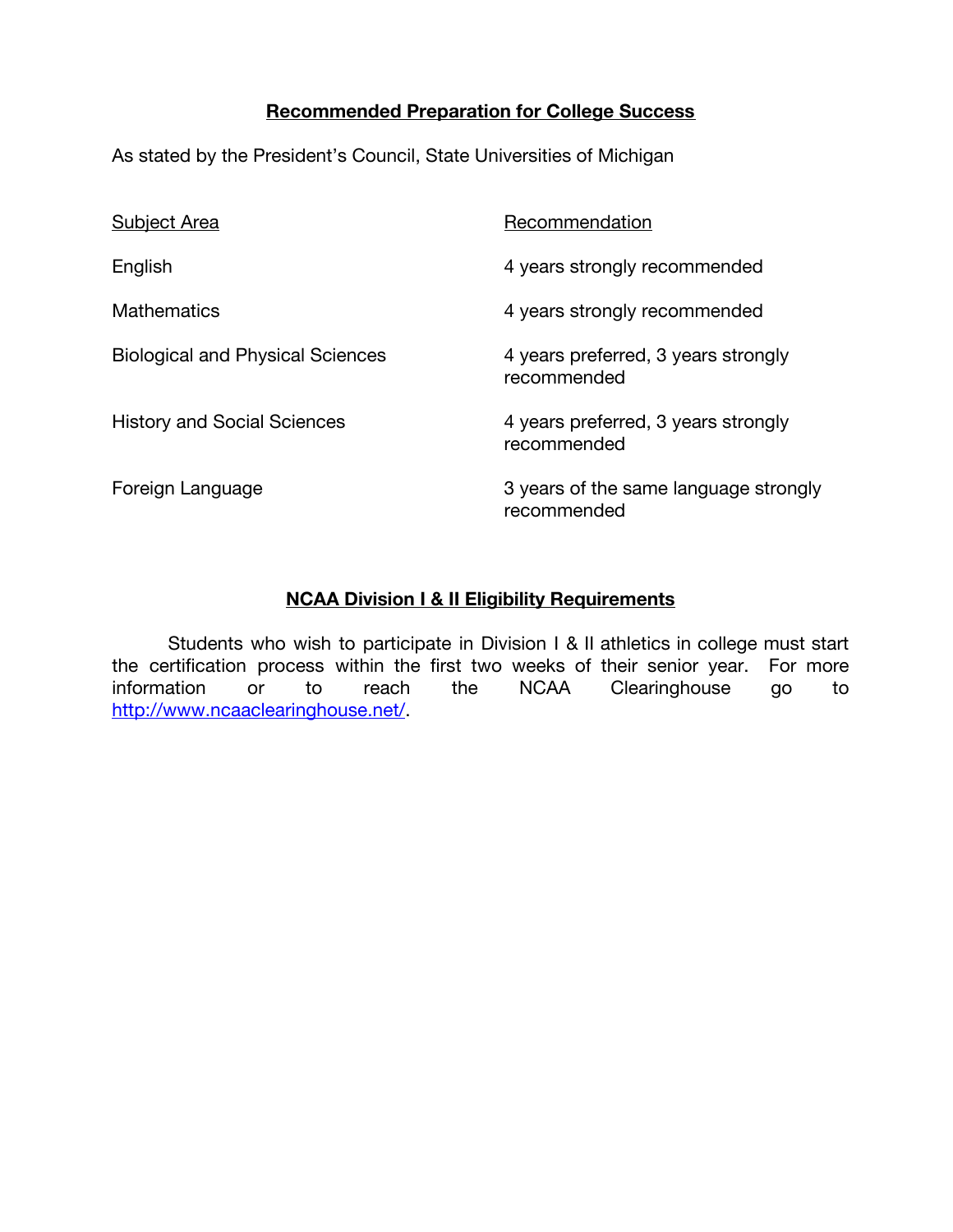# **ENGLISH LANGUAGE ARTS**

# **ENGLISH I: LITERATURE & WRITING- 2 Semesters, 1 Credit**

*Prerequisites and Recommendations: This course is required of all 9th grade students.* This course will primarily focus on developing the writing process and the comprehension of a variety of literature, and vocabulary within that literature. Students will take part in activities designed to strengthen their writing skills by considering both content and mechanics. Students will be introduced to a wide variety of literature forms, including screenplays, short stories, and non-fiction and fiction novels. Students will also develop various tools to become effective public speakers.

# **ENGLISH II: LITERATURE & WRITING- 2 Semesters,1 Credit**

*Prerequisites and Recommendations: English I; this course is required of all 10th grade students.*

This course focuses on furthering literacy skills with a combination of group and independent reading and writing work. Students will study various genres of literature in poetry, novels, non-fiction, and visual texts by both classic and contemporary authors. Through group texts and a wide variety of independent readings, students will interact and respond to books using written, spoken and visual communication. This course places particular emphasis on writing and revising for publishable quality, which culminates in individual writing portfolios. Various forms of literacy are also studied including textual, visual, and media communication.

# **ENGLISH III: LITERATURE & WRITING- 2 Semesters, 1 Credit**

*Prerequisites and Recommendations: English I and II; this course is required of all 11th grade students.*

This course focuses on developing literacy skills necessary in the workplace, in college and in life, by incorporating literature and writing both in independent and group situations with emphasis placed on student ownership, content, mechanics, voice and audience. Students will read a wide range of classic and contemporary literature and non-fiction and media; they will focus on comprehension, analysis, critique and applications of the texts to their lives. Students will study and produce writing in several genres and publish online.

# **ENGLISH IV: LITERATURE AND WRITING- 2 Semesters, 1 Credit**

*Prerequisites and Recommendations: English I, II, and III; 4 years of English are required to graduate.*

This course will focus on literacy and writing skills necessary for continuing education in college and vocational programs. The course places emphasis on reading, analyzing, and writing expository texts as well as reading, analyzing, and responding to classic and contemporary literature. Students will create a writing portfolio of original expository texts appropriate for the college-level audience.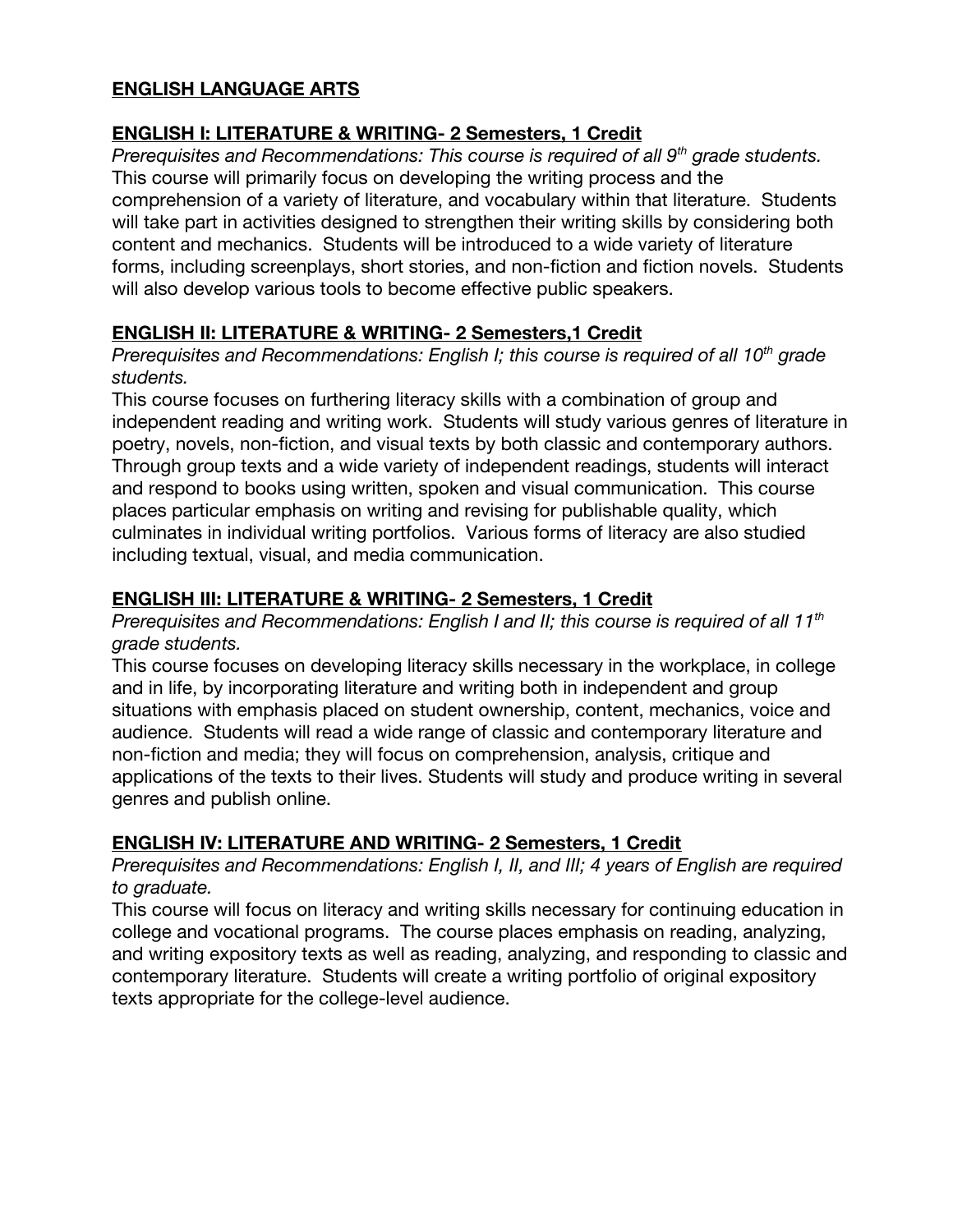# **ADVANCED PLACEMENT ENGLISH LITERATURE AND COMPOSITION 2 Semesters, 1 Credit**

*Prerequisites and Recommendations: English III, with a minimum grade of a "B", or Administrative approval. This course requires approval from AP English Teacher.* This course is based on recommendations by the College Board and is modeled after 100- and 200-level college English classes. This course is recommended for students who desire a rigorous English curriculum and preparation for standards of instruction and study expected at the college level. This course focuses on classic literature and poetry, literature analysis and critique, and expository writing. Students can earn college credit by successfully taking the AP English Literature exam given by the College Board in May. There is an examination fee for students choosing to take this exam; fee arrangements may be available to assist in payment when necessary.

# **CREATIVE WRITING- 1 Semester .5 Credit**

This is a one semester course consisting of both reading and writing. Students will read mentor texts and apply the strategies of successful authors to their own writing. Students will write shorter and longer pieces and edit and share these pieces with their peers. Students will publish online.

# **\*Offered based on student request and schedule availability.**

# **COLLEGE WRITING- 1 Semester .5 Credit**

This class is designed to prepare juniors and seniors for WRIT 121 and COMP 101 at the college level. In addition, students may be qualified to take the AP LANG exam after completing the course.

College Writing will focus on the analysis of informational text and rhetoric, and on writing informational text (including research writing, analytical writing, and argumentative writing.)

# **\*Offered based on student request and schedule availability**

# **MEDIA PRODUCTION- 2 Semesters, 1 Credit**

*Prerequisites and Recommendations: Open only to 10th , 11th and 12th grade students. Administrative approval needed based on application process. This class may be repeated for credit. This class does not count toward the Language Arts graduation requirement.*

This course is for mature, dedicated and responsible students. Instruction will stress the fundamentals of creating a newspaper and news website, including the journalistic research and writing, basic photography, graphic artistry, design, creating and producing layouts using computer software, and business management as well as audio visual production. Fund-raising after school and summer activities are required. Class is limited to fifteen students.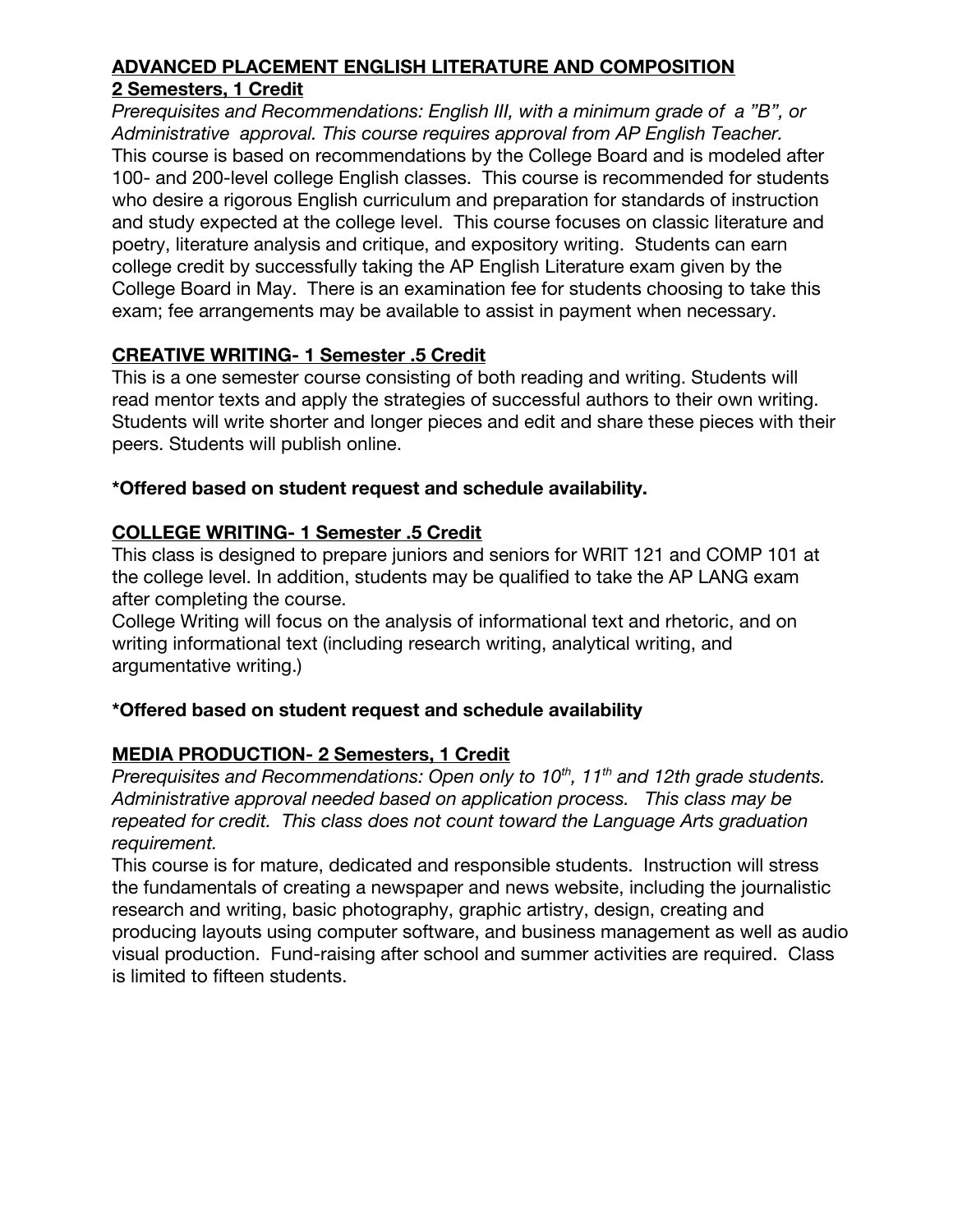# **YEARBOOK- 2 Semesters, 1 Credit**

*Prerequisites and Recommendations: English I , open only to 10th , 11th , and 12th grade students. Administrative approval needed based on application process. This class may be repeated for credit. This class does not count toward the Language Arts graduation requirement.*

This course is for mature, dedicated and responsible students. Instruction will stress the fundamentals of researching and writing copy, basic photography using digital cameras and creating and producing layouts using computer software. Students must be able to work well with others and also be highly independent and self motivated. Fundraising, after school activities and summer activities are required. Class size limited to fifteen students. You are required to complete the entire year.

\*If taken over multiple years, students may earn up to .5 visual performing arts credit

# **PUBLIC SPEAKING- 1 Semester, .5 Credit**

*Prerequisites and Recommendations: Open only to 10th , 11th & 12th grade students.* This course is designed to help improve ability in everyday speaking situations, and to foster speech awareness. Students observe and analyze gifted speakers in several genres and apply those speaking strategies to their own speaking situations. Students will participate as audience members and write their own speeches in several genres to present.

# **\*May be used as .5 visual performing arts credit**

# **FILM AS LITERATURE - 1 Semester, .5 Credit**

#### *Prerequisites and Recommendations: English I and English II*

This class will focus on the comprehension, analysis and critique of several forms of contemporary and classic film. Students will analyze and describe the visual language of movies. The course will also explore the analysis and writing of film critique. Students will explore film as a modern narrative form and discuss the implications of film on modern society and culture, and vice versa.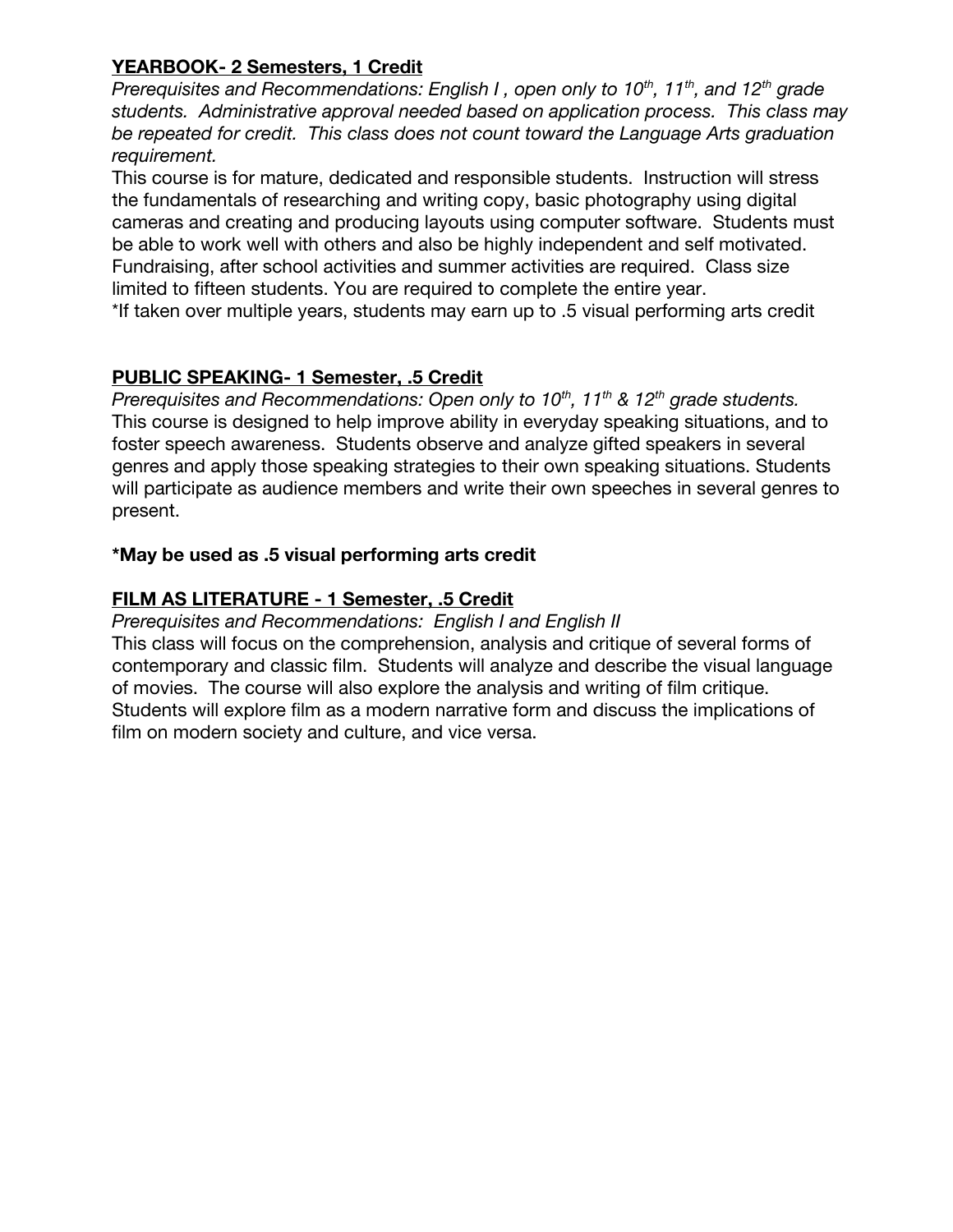# **MATHEMATICS**

# **ALGEBRA I- 2 Semesters, 1 Credit**

#### *Prerequisites and Recommendations: None*

Topics in this class are: equation-solving, signed numbers, polynomials, graphs, linear equations, properties of mathematics, inequalities and real number system.

Students attending Bath Middle School who take Algebra I in 8<sup>th</sup> grade may earn high school credit. However, in order to be eligible for high school Algebra I credit and to be placed in Geometry, students must pass the Algebra I exam, earn a 17 or higher on the ACT Explore, and have administrator and teacher approval

#### **GEOMETRY- 2 Semesters, 1 Credit**

*Prerequisites and Recommendations: Successful completion of Algebra I or recommendation of the instructor.*

Geometry includes the study of points, lines, angles, reflections, polygons, transformations, surface area, volume, and trigonometry. Real life applications of geometry in the workplace and everyday life will be explored. Application of a problem-solving process will be a key emphasis in the course.

# **ALGEBRA II- 2 Semesters, 1 Credit**

*Prerequisites and Recommendations: Successful completion of Algebra I and Geometry* In Algebra II, students will draw on knowledge from Algebra I and Geometry to develop advanced algebraic knowledge and reasoning skills. Algebra II combines bivariate, univariate, probability and trigonometry concepts. Topics will include families of functions, sequences, trigonometry, periodic functions, probability, sampling, experimental design, measures of center and the normal curve.

# **PRE-CALCULUS/TRIGONOMETRY- 2 Semesters, 1 Credit**

*Prerequisites and Recommendations: Successful completion of Algebra I, Geometry, Algebra II. B or better in Algebra II recommended.*

This course combines linear, quadratic, exponential, logarithmic, trigonometric, and circular functions. It will bring together in a cohesive way all that has been learned in previous courses. This course is for college bound students.

# **AP CALCULUS AB- 2 Semesters, 1 Credit Prerequisites** *and Recommendations:*

*Successful completion of Pre-Calculus/Trigonometry*

In successfully completing this course, students will be exposed to material equivalent to a college calculus course. Students will be able to work with functions represented in a variety of ways including graphical, numerical, analytical and verbal representations and understand the connections among these representations and understand the meaning of the derivative in terms of the rate of change and local and linear approximation. Students will use the derivative and definite integral as tools to solve problems and understand the relationship between the derivative and the definite integral. Students will learn the meaning of the definite integral both as a limit of Riemann sums and as the net accumulation of change. An important objective of this course is the ability to articulate solutions to problems through clear, concise, and accurate verbal and written explanations and model a written description of a physical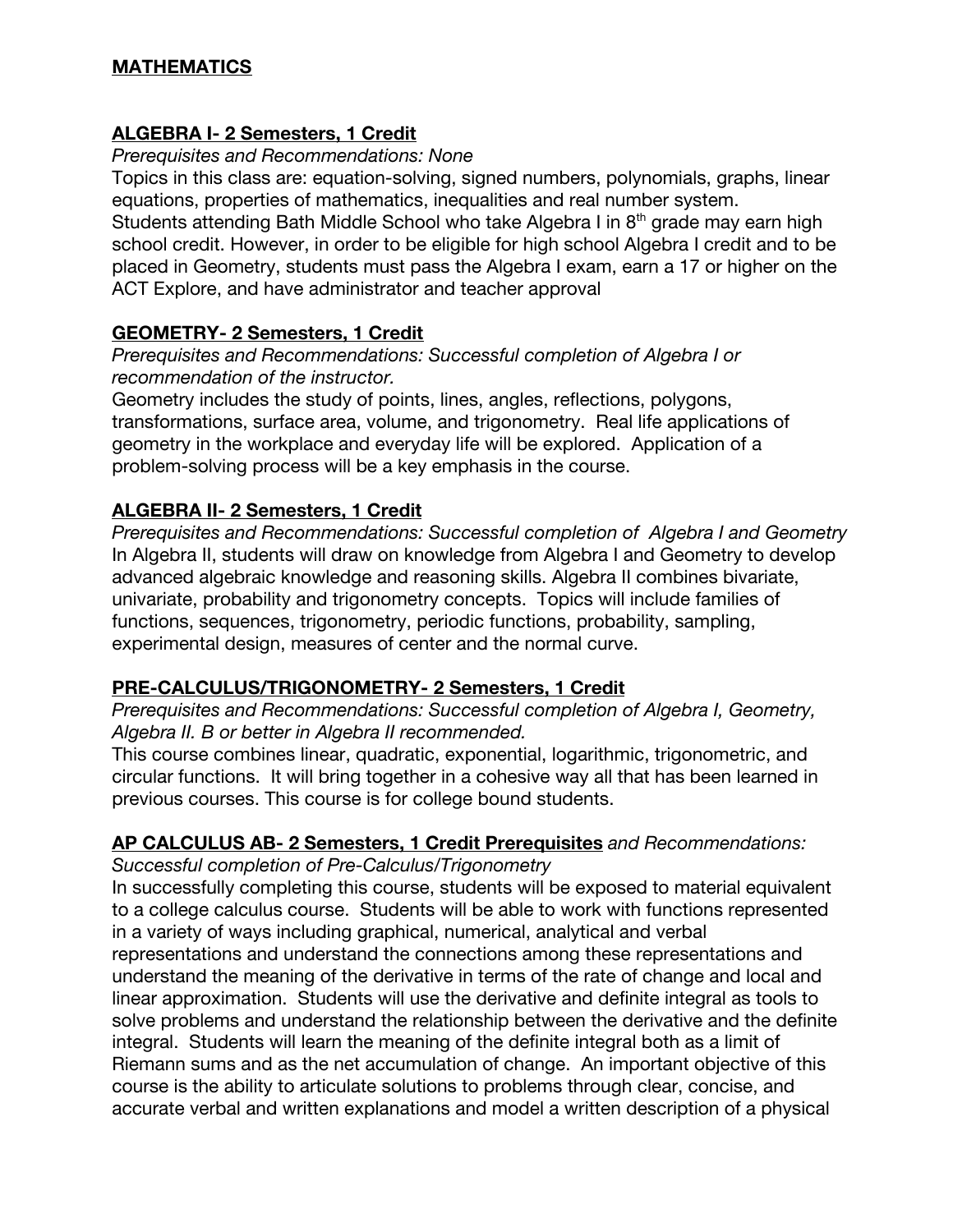situation with a function, a differential equation, or an integral. The use of technology is integral to help solve problems, experiment, interpret results and support conclusions and determine the reasonableness of solutions, including sign, size, relative accuracy, and units of measurement. Finally students will develop an appreciation of calculus as a coherent body of knowledge and as human accomplishment. After completion of the material in AP Calculus, students may choose to take the AP Calculus test in May. There is an AP examination fee for students that plan to take the exam. Fee arrangements may be available to assist in payment when necessary.

# **COLLEGE STATISTICS- 1 Semester, .5 Credit**

*Prerequisites and Recommendations: This is a senior level math course.* This course will emphasize the use of statistical calculations and graphs to summarize, compare, and make inferences about one and two variable data. Students will learn how to gather unbiased, random data and summarize it. They will explore the normal curve and learn how to interpret and analyze information provided in journals and magazines. Students will also use probability and simulations to make educated decisions about real world scenarios.

# **PERSONAL FINANCE 1 Semester, .5 Credit**

Personal Finance is a course designed to help students understand the impact of individual choices on occupational goals and future earnings potential. Real world topics covered will include income, money management, spending and credit, as well as saving and investing. Students will design personal and household budgets; simulate use of checking and savings accounts; demonstrate knowledge of finance, debt and credit management; and evaluate and understand insurance and taxes. This course will provide a foundational understanding for making informed personal financial decisions.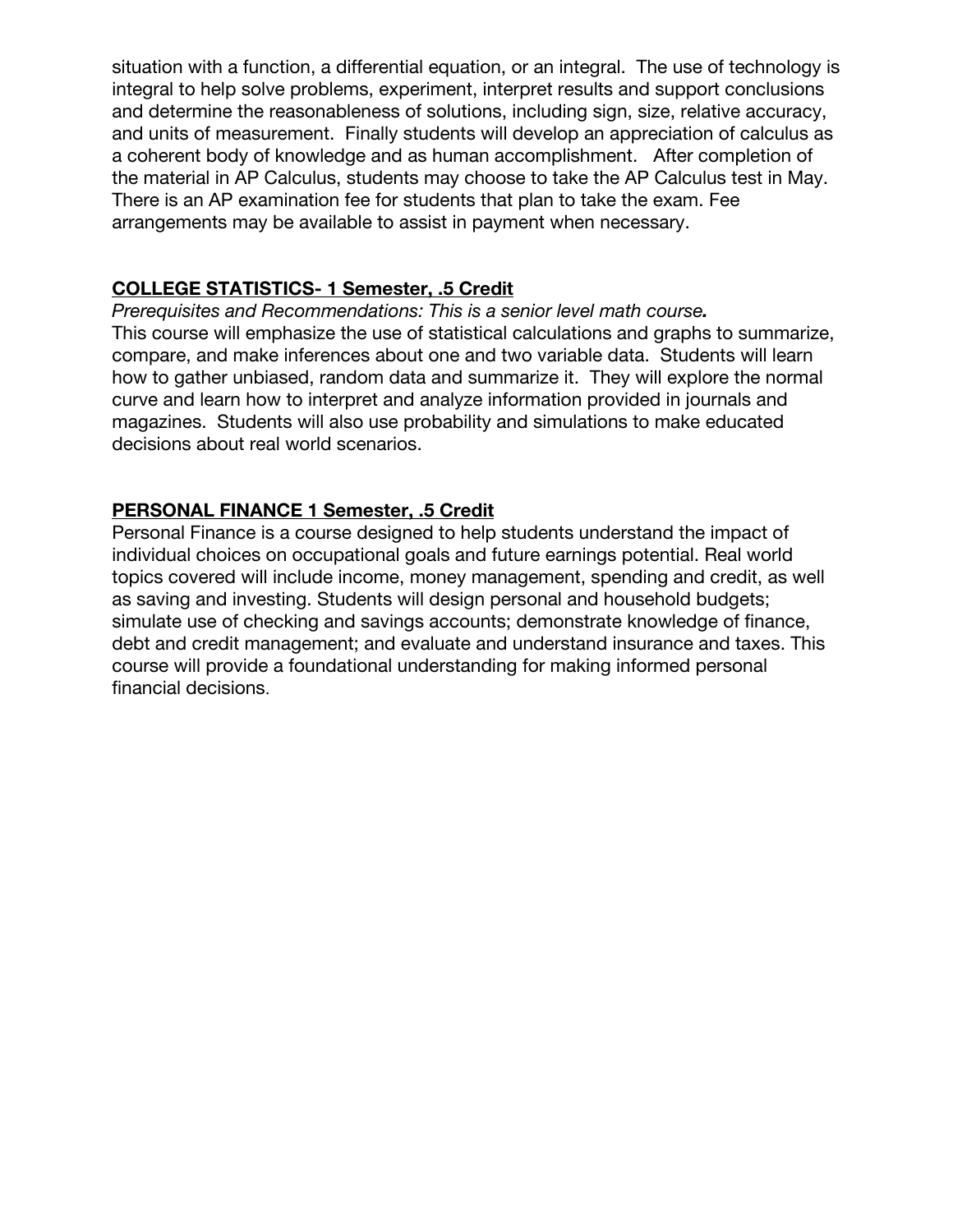# **SCIENCE**

# **ASTRONOMY- 1 Semester, .5 Credit**

#### *Prerequisites and Recommendations: None*

Discover how many astronomers were WRONG about how the universe works. What is a quasar? How might the Earth end? What happens to your cell phone when the Sun ejects matter? Find out this and more as this course will cover the measurement of astronomical distances, describing the motion and inertia of planetary bodies using Newton's laws of motion and law of gravitation. Grade based on participation and presentations to the class. Curriculum includes a field trip to Abrams Planetarium and participation in Science Day for Spring Semester Classes **\*Offered in odd years**

# **BIOLOGY I- 2 Semesters, 1 Credit**

*Prerequisites and Recommendations: Successful completion of Intro to Physics This course is required for graduation.*

This is the study of the life processes. It includes a complete overview of the field of biology, the relationship between the biotic and abiotic factors, ecology, populations, cell structure & function, cell division, DNA, genetics of inheritance, genetic technology, evolution, and disease transmission. During the year students will study experimental design and analysis of data using the Claim Evidence Reasoning strategy. Students will participate in BHS Science Day in the spring, hosting the elementary & middle school with their life science investigations .

# **ADVANCED PLACEMENT BIOLOGY- 2 Semesters, 1 Credit**

*Prerequisites and Recommendations: Successful completion of Biology and Chemistry or taking Chemistry concurrently, and completion of summer work.. Must have instructor approval.*

This course is based on the recommendations of the College Board and designed to be the equivalent of a two-semester college introductory biology course including laboratory experiences. This two-semester course is for students highly motivated in science. The goal of this course is to provide students with the conceptual framework, factual knowledge and analytical skills necessary for critical thinking in science. Students will develop an appreciation for science as a process. The eight major themes of the course are Science as a Process, Evolution, Energy Transfer, Continuity of Change, Relationship of Structure to Function, Regulation, Interdependence in Nature, and Science, Technology & Society. Students may earn credit by successfully taking the AP Biology exam given by the College Board at the conclusion of the course. There is an AP examination fee for students that plan to take the exam. Fee arrangements may be available to assist in payment when necessary.

# **ANATOMY AND PHYSIOLOGY- 2 Semesters, 1 Credit**

#### *Prerequisites and Recommendations: Success: Successful Completion of Biology A and B; Junior and Senior Status*

The Anatomy and Physiology course integrates the study of the structures and functions of the human body, however rather than focusing on distinct anatomical and physiological systems (respiratory, nervous, etc.) instruction should focus on the essential requirements for life. Areas of study include organization of the body;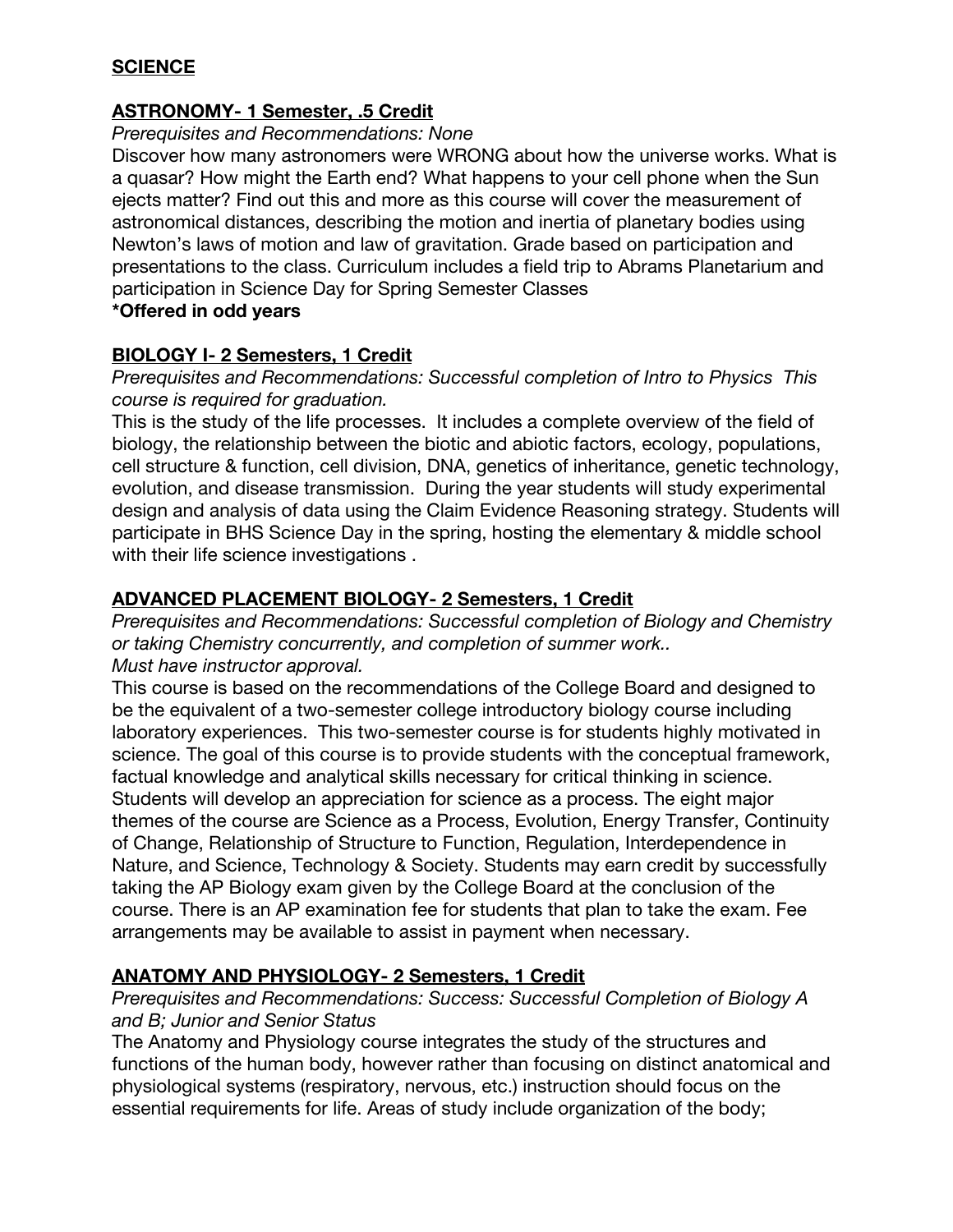protection, support and movement; providing internal coordination and regulation; processing and transporting; and reproduction, growth and development. Chemistry should be integrated throughout anatomy and not necessarily taught as a stand-alone unit. Whenever possible, careers related to medicine, research, health-care and modern medical technology should be emphasized throughout the curriculum. Case studies concerning diseases, disorders and ailments (i.e. real-life applications) should be emphasized.

#### **\*Offered in even years**

### **Environmental Science- 2 Semester, 1 Credit**

#### *Prerequisites and Recommendations: Successful completion of Biology A and B; Junior and Senior Status*

Environmental Science is extensively performance, lab and field based. It integrates the study of many components of our environment, including the human impact on our planet. Instruction should focus on student data collection and analysis. Some concepts are global; in those cases, interpretation of global data sets from scientific sources is strongly recommended. It would be appropriate to utilize resources on the Internet for global data sets and interactive models. Chemistry, physics, mathematical, and technological concepts should be integrated throughout the course. Whenever possible, careers related to environmental science should be emphasized.

#### **\*Offered in odd years**

# **CHEMISTRY- 2 Semesters, 1 Credit**

*Prerequisites and Recommendations: Successful completion of Intro to Physics and Biology, and completion of Algebra II or concurrent enrollment in Algebra II.* This course is designed for the college bound student and is intended to provide the foundation for an introductory college chemistry course. Students need to have at least a working knowledge of math. The course is designed as a laboratory course. Areas covered include: basic introduction, experimentation as the key to chemistry, measurement unit and accuracy, the nature of atoms, the periodic table of elements, bonds and structures of molecules, solutions, chemical reactions and calculations, energy effects, reaction rates and equilibrium, acids and bases, oxidation – reduction reaction, the halogens, the alkaline earth, carbon, organic chemistry, and biochemistry.

#### **INTRO TO PHYSICS- 2 Semesters, 1 Credit**

*Prerequisites and Recommendations: Required for high school graduation.* This course is designed to introduce the physical world and how it works. Students will learn to apply the scientific method in solving problems. Mathematics will be emphasized in problem solving techniques in both lab and lecture. Topics include metric math, Newtonian Mechanics, energy, Electricity & magnetism, and waves. Curriculum includes STEM projects.

# **ADVANCED PHYSICS- 2 Semesters, 1 Credit**

*Prerequisites and Recommendations: Algebra and basic triangle trigonometry.* This course focuses on Newtonian Mechanics, specifically, Newton's three laws of motion and the application of these in one and two dimensions, including projectile motion. Force combinations will be examined including coefficients of friction, tension, and air resistance. Curriculum includes STEM projects and participation in Science Day \*Offered in even years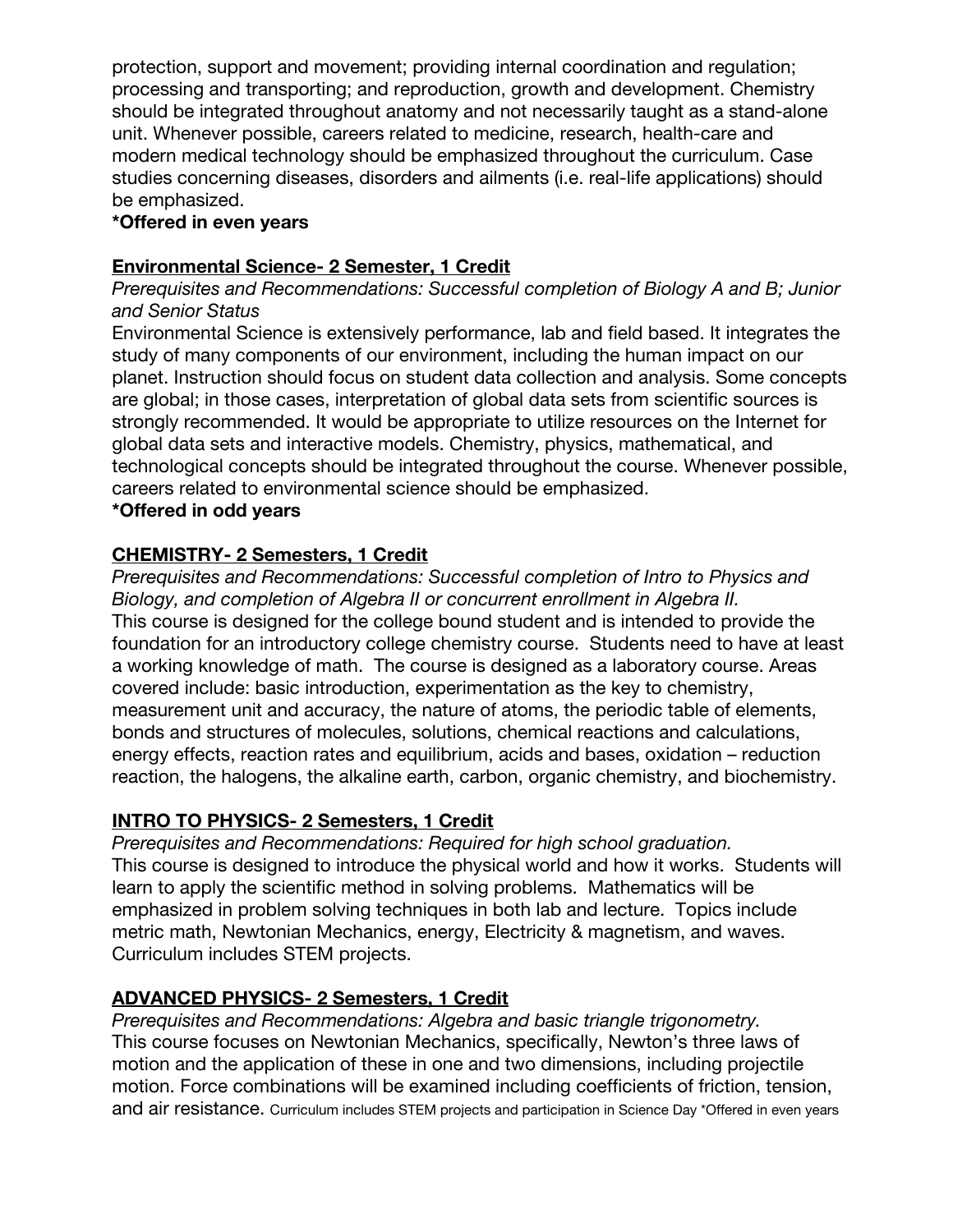# **SOCIAL STUDIES**

# **UNITED STATES HISTORY- 2 Semesters, 1 Credit**

*Prerequisites and Recommendations: Required for high school graduation.*

This is a general survey of American history from 1877-present. This class begins at the end of Reconstruction and ends at the present day. Students will focus on the following themes as they study the history of the United States: American and National Identity, Politics and Power, Work, Exchange, and Technology, Culture and Society, Migration and Settlement, Geography and the Environment, and America in the World. There will be a focus on both primary and secondary source analysis as students work to develop and use the skills, practices, and methods employed by historians.

# **ADVANCED PLACEMENT UNITED STATES HISTORY-2 Semesters, 1 Credit**

*Prerequisites and Recommendations: Teacher recommendation and successful and timely completion of summer assignments.*

Advanced Placement United States History is a two semester survey of United States History that addresses content from the age of exploration to the present. An emphasis will be placed on critical thinking skills, essay writing, and interpretation of primary and secondary sources. Solid reading and writing skills, along with strong work ethic are essential for success. Students will be expected to complete a summer reading list, and will be asked to devote a considerable amount of time to homework throughout the school year. This is a challenging course meant to be the equivalent of an entry-level college course. Students who do well on the AP examination offered in May can earn college credit.

# **CIVICS- 1 Semester, .5 Credit**

*Prerequisites and Recommendations: Required for high school graduation.* The American Government course concentrates on essential vocabulary of political science and federal structure. Students develop an understanding of the historical and practical reasons for the development of our federal system. Areas of study include basic concepts of government, the legislative branch, and current events.

# **ADVANCED PLACEMENT CIVICS- 2 Semesters, 1 Credit**

**Prerequisites and Recommendations: Successful completion of US History and** *instructor approval. Students must complete the entire course.*

AP Civics is an elective course (which meets the graduation requirement for Civics) designed to survey the U.S. national political system. This course is designed for the highly motivated student who wishes to be challenged and has an interest in U.S. politics. This course will take an in-depth look at how the U.S. government actually works today, with emphasis on recent policy and process issues. Challenging assignments involving student reading, analysis, synthesis, writing, and speaking will be given. Students can earn college credit by successfully taking a College Board examination at the conclusion of this course. There is an AP examination fee that the student must pay if they choose to take the exam. Fee arrangements may be available to assist in payment when necessary.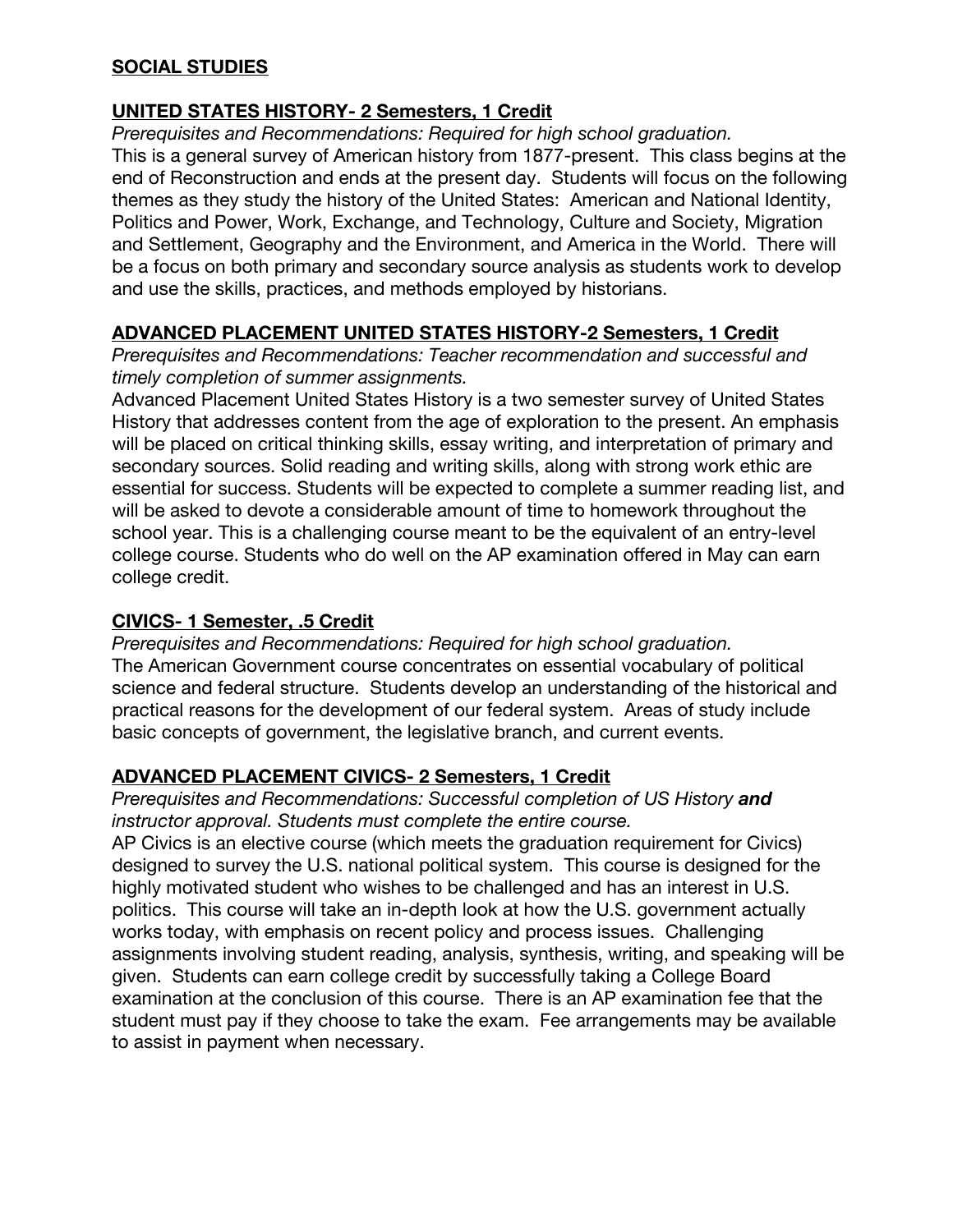# **LAW- 1 Semester, .5 Credit**

#### *Prerequisites and Recommendations: None*

This course is designed to provide practical information and problem-solving opportunities. It is meant to develop the knowledge and skills necessary to navigate the legal system. The curriculum includes case studies, role-playing, small group exercises, and a hands-on approach to the study of legal matters.

\*Offered in odd years. Based on availability and request.

# **ADVANCED PLACEMENT PSYCHOLOGY-2 Semesters, 1 Credit**

*Prerequisite and Teacher Recommendations: Teacher recommendation and successful and timely completion of summer assignments.*

Advanced Placement Psychology is designed introduce students to the systematic and scientific study of the behavior and mental processes of human beings and other animals. Students are exposed to psychological facts, principles, and phenomena associated with each of the major subfields within psychology. They also learn about the ethics and methods psychologists use in their science and practice. This is a challenging course meant to be the equivalent of an entry-level college course. Students who do well on the AP examination offered in May can earn college credit.

# **GLOBAL ISSUES-1 Semester, .5 Credit**

*Prerequisites and Recommendations: Successful completion of US History and World History.*

This course will introduce students to the events, trends and problems facing citizens and leaders in our increasingly interdependent world. The class will focus on current issues facing our world, while developing the knowledge and critical thinking skills necessary for addressing these issues.

# **\*Offered in even years**

# **WORLD HISTORY- 2 Semesters, 1 Credit**

*Prerequisites and Recommendations- Required for high school graduation.* World history is a course that focuses on the history of civilizations from around the world during the 1500's to the modern era. This class helps students develop an understanding for the changes around the world that led to the creation of modern governments, philosophies, religions, economies, politics, and global interactions. A heavy emphasis is placed on student's ability to analyze and utilize documents to write well developed papers on topics of relevance to the course.

# **ECONOMICS 1 Semester, .5 Credit**

*Prerequisites and Recommendations- Required for high school graduation.* Economics will introduce students to basic economic principles through the study of the American free enterprise system and economic systems around the world. The course will introduce students to both microeconomic and macroeconomic principles. Some of the key concepts that will be covered include supply and demand, money, banking, market structures, business organizations, investing, the role government plays in our economy, and international trade.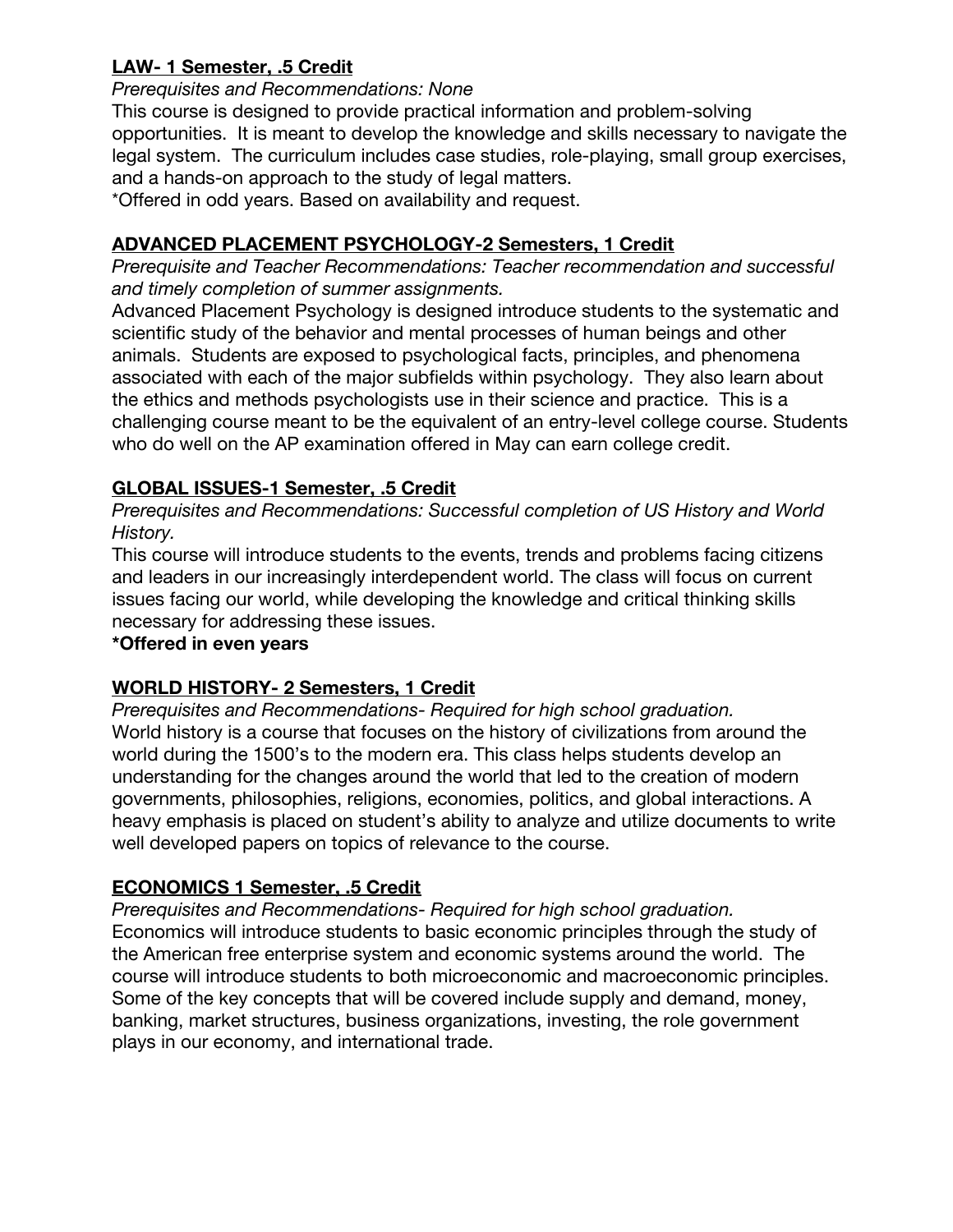# **HISTORY OF AMERICAN COUNTERCULTURE 1 Semester .5 Credit**

*Prerequisite and Recommendations-Successful completion of US History* History of American Counter-Culture is an exploration of subculture groups in American history whose values and norms were different from mainstream American culture. Students will explore how these groups impacted the course of American history through social movements and protests. A heavy emphasis is placed on exploring women's rights groups and the student movements of the 1960's, as well as their impact on government policies in the Vietnam War and in American government.

# **LANGUAGE OTHER THAN ENGLISH**

*\*All students attending Bath Middle School and passing Spanish will have an opportunity to earn one foreign language credit upon completion of 8 th grade. Students must pass the high school Spanish I exam with 80% or higher and have teacher recommendation to qualify for placement into Spanish II.*

# **SPANISH I- 2 Semesters, 1 Credit**

#### *Prerequisites and Recommendations: None.*

This course is designed to facilitate a student's acquisition of the target language at the novice-high level as identified in the foreign language proficiency guidelines established by the American Council on the Teaching of Foreign Languages (ACTFL). The focus is communication in the target language incorporating an understanding of the target cultures, connecting with other disciplines, comparing native language to the target language, and participating in multicultural communities. The course provides practice in correct use of basic vocabulary and language structures to enable students to function effectively within realistic settings. Instructional practices incorporate integration of diversity awareness including appreciation of all cultures and their important contributions to our society. The appropriate use of technology is an integral part of this course.

# **SPANISH II- 2 Semesters , 1 Credit**

#### *Prerequisites and Recommendations: Completion of Spanish I with a C or higher or teacher recommendation*

This course is designed for students who have successfully completed Spanish I or who demonstrate a proficiency level of novice-high as identified in the foreign language proficiency guidelines established by the American Council on the Teaching of Foreign Languages (ACTFL). Students continue to refine proficiency in the target language with the end-of-course goal of demonstrating proficiency at the intermediate-low level. The focus is communication in the target language incorporating understanding of the target cultures, connecting with other disciplines, comparing native language to the target language, and participating in multicultural communities. The course provides practice in correct use of basic vocabulary and language structures to enable students to function effectively within realistic settings. ACTFL recommends that at least 90% of the instructional time in class be conducted in the target language. Instructional practices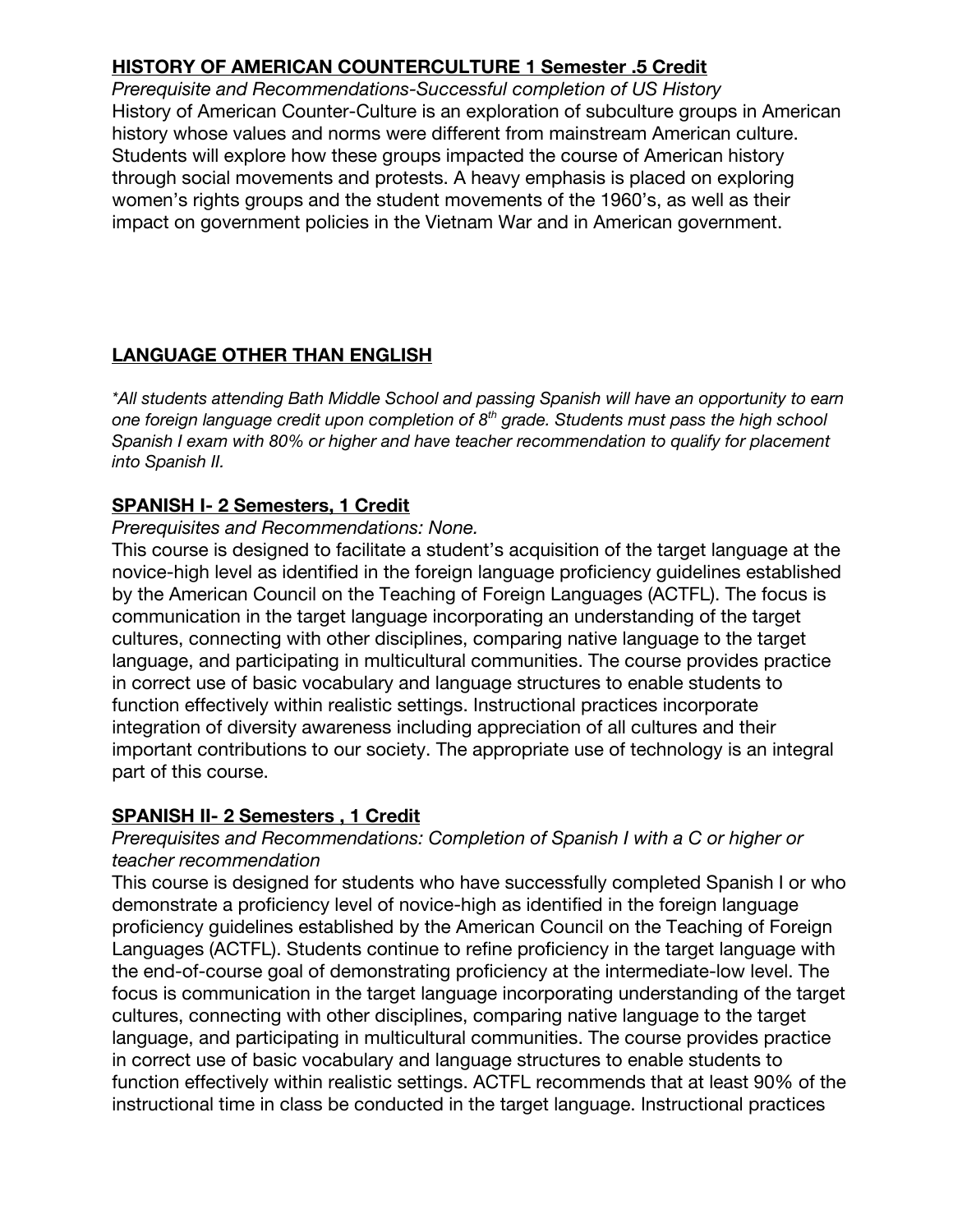incorporate integration of diversity awareness including appreciation of all cultures and their important contributions to our society. The appropriate use of technology is an integral part of this course.

# **SPANISH III- 2 Semesters, 1 Credit**

### *Prerequisites and Recommendations: Completion of Spanish II with a C or higher or teacher recommendation*

This course is designed for students who have successfully completed Spanish II or who demonstrate a proficiency level of intermediate-low as identified in the foreign language proficiency guidelines established by the American Council on the Teaching of Foreign Languages (ACTFL). Students continue to refine proficiency in the target language with the Spanish III end-of-course goal of demonstrating proficiency at the intermediate-mid level. The focus is communication in the target language incorporating understanding of the target cultures, connecting with other disciplines, comparing native language to the target language, and participating in multicultural communities. The course provides practice in correct use of basic vocabulary and language structures to enable students to function effectively within realistic settings. ACTFL recommends that at least 90% of the instructional time in class be conducted in the target language. Instructional practices incorporate integration of diversity awareness including appreciation of all cultures and their important contributions to our society. The appropriate use of technology is an integral part of this course.

# **SPANISH IV- 2 Semesters, 1 Credit**

#### *Prerequisites and Recommendations: Completion of Spanish III with a C or higher or teacher recommendation*

This college preparation level curriculum prepares students to use the three modes of communication (interpersonal, interpretive, and presentational) in the Intermediate to Pre-Advanced range as described in the American Council on the Teaching of Foreign Languages (ACTFL) Performance Guidelines for K 12 Learners. ACTFL recommends that at least 90% of the instructional time in class be conducted in the target language. This course engages students in an exploration of culture in both contemporary and historical contexts which emphasizes awareness and understanding of literature written in Spanish as well as continued practice in the skills of writing and speaking Spanish. The appropriate use of technology is an integral part of this course.

Students will often work independently under the instructor's supervision.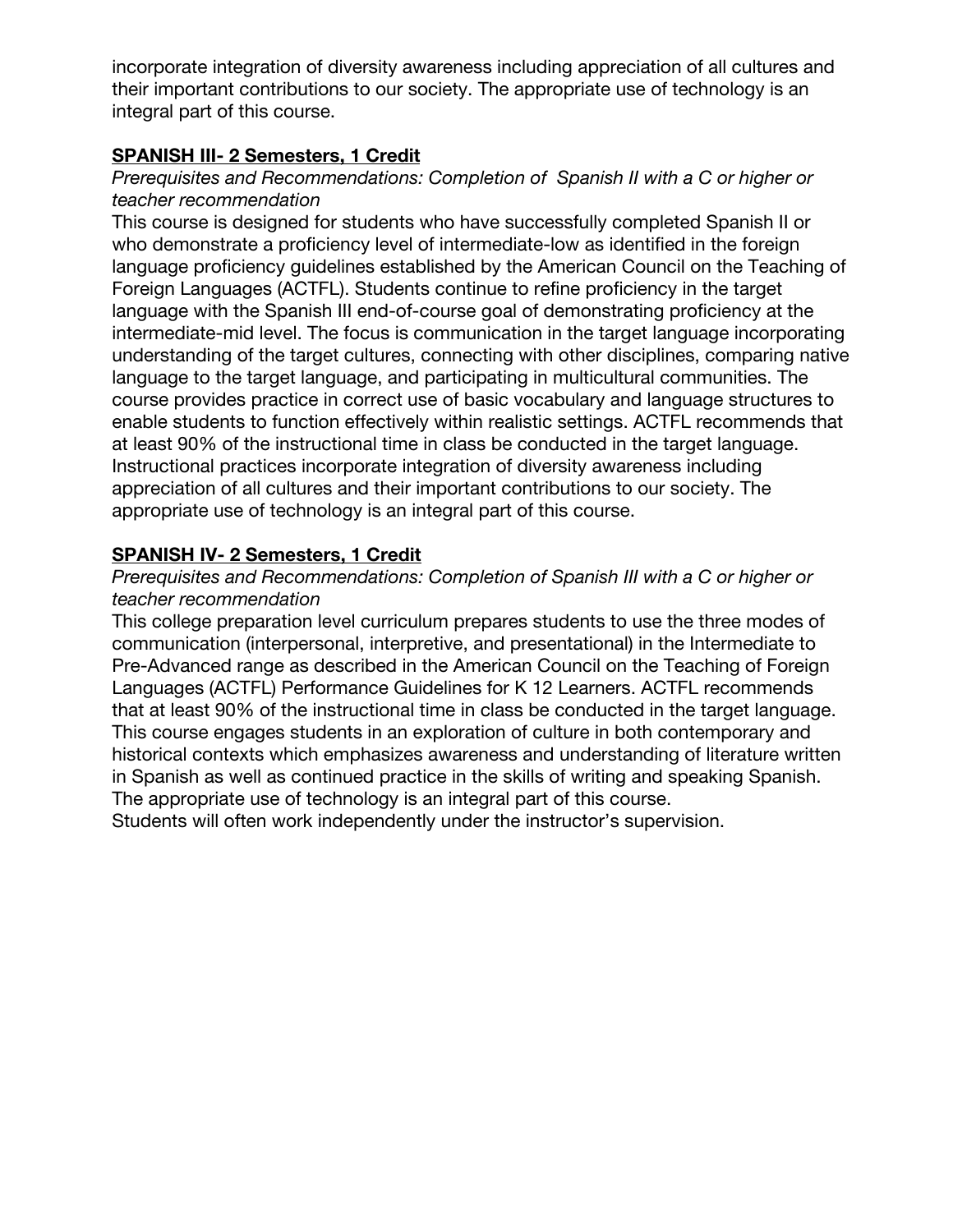# **VISUAL PERFORMING ARTS**

# **BASIC ART -1 Semester, .5 Credit**

#### *Prerequisites and Recommendations: None*

Students will demonstrate increasing knowledge and skills through experimentation and exercises in the visual arts individually and collaboratively. Students will show their understanding in the basic elements and principles of art and apply them to create two-dimensional and three-dimensional works of art. Students will explore a variety of media including pencil, crayon, pastel, marker, watercolor, and tempera. Techniques will be introduced for working with each medium. **Sketchbooks** will be used to document the progression of skills acquired, and self-expressions. The sketchbook will contain visual and written entries, including responses and reflections on works of art. Assignments are sequentially planned to lead the students in exploring and seeing art, developing art skills and achieving satisfaction in the work and skills.

#### **POTTERY A- 1 Semester, .5 Credit**

#### *Prerequisites and Recommendations: None*

This is a three-dimensional art course involving clay as the design medium. Basic methods of wheel and hand-building clay forms are introduced. The students will develop the techniques and construction methods of sculpture, coil, slab, pinch, drape and wheel throwing. Basic decoration, glazing, and firing are introduced.

#### **POTTERY B- 1 Semester , .5 Credit**

#### *Prerequisites and Recommendations: Successful completion of Pottery A; with a C or higher or teacher recommendation*

Advancing Pottery students use the art elements and principles to solve advanced design assignments, as well as experiment with new techniques and materials while perfecting those previously learned. Focus starts with the wheel and students will develop greater knowledge and skills. Students will work toward more intensive requirements and expectations.

# **POTTERY C- 1 Semester , .5 Credit**

#### *Prerequisites and Recommendations: Successful completion of Pottery A&B;with a C or higher or teacher recommendation*

Advanced Pottery students will choose an area of focus (wheel/hand building) , solve advanced design assignments, as well as experiment with new techniques and materials while perfecting those previously learned; students should be working toward mastery.

# **COMMERCIAL ART- 1 Semester, .5 Credit**

*Prerequisites and Recommendations: Basic Art*

This course will show students how to work with guidelines, lettering, poster and layout design, cartooning, careers, product design, and photography.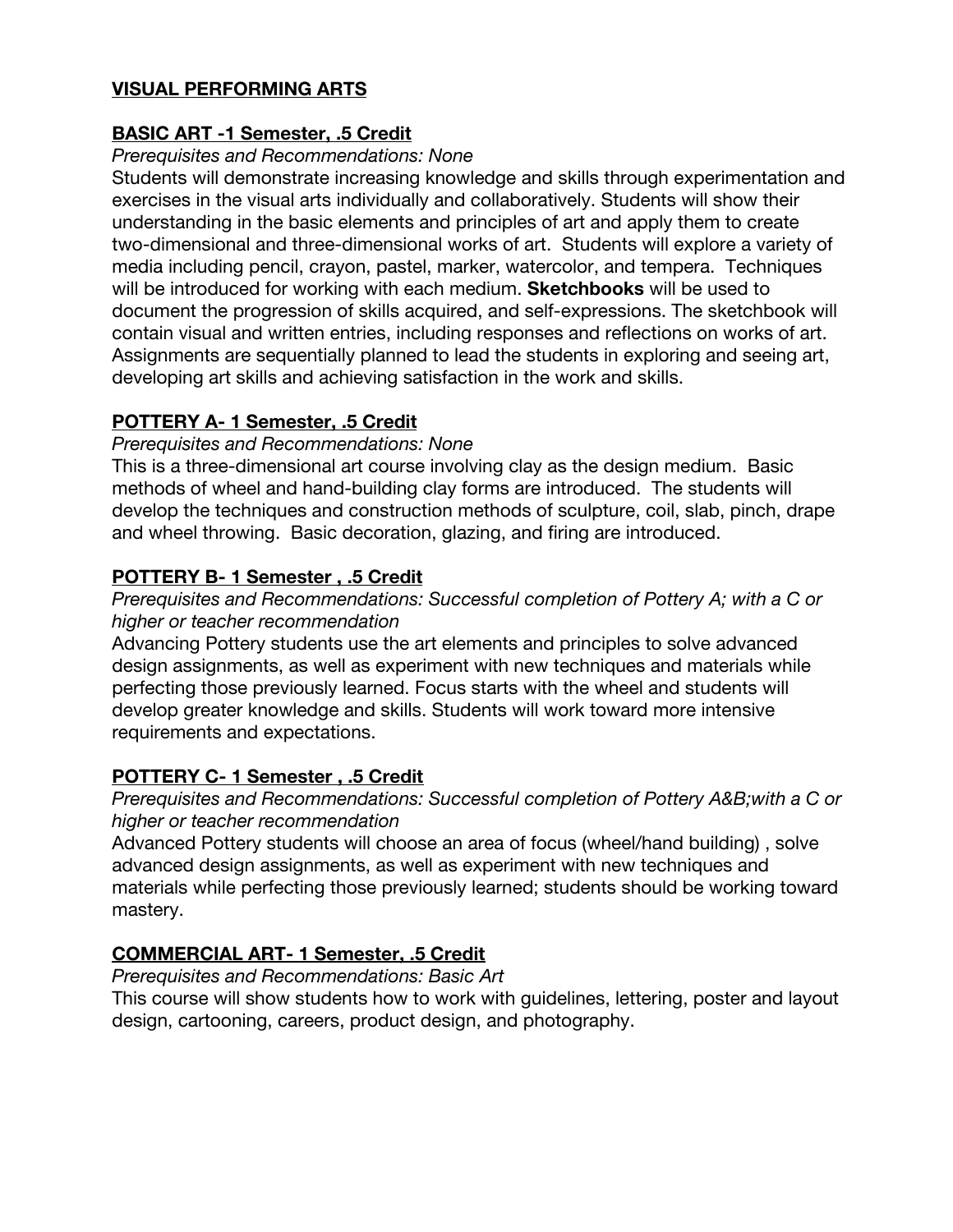# **DRAWING- 1 Semester, .5 Credit** *offered in fall*

#### *Prerequisites and Recommendations: Basic Art: with a C or higher or teacher recommendation*

Students will be able to recognize and apply different techniques used with different drawing media and will study and respond to drawings from different sources. Sketchbooks will be used to document the progression of skills acquired, and self-expressions. The sketchbook will contain visual and written entries, which will include responses and reflections on works of art. Some studies included are defining shape, shading for reality, composition, drawing techniques, written evaluations, and historical influences. Mediums of pencil, ink, pastel, charcoal, color pencil, marker and watercolor are used.

# **PAINTING- 1 Semester, .5 Credits** *offered in the spring*

#### *Prerequisites and Recommendations: Basic Art, Drawing;with a C or higher or teacher recommendation*

Students will demonstrate increasing knowledge and skills through experimentation and exercises in painting both individually and collaboratively. Students will gain knowledge in painting theory and practice through experiences in different painting styles and media areas. In addition, students will be able to recognize and apply different techniques associated with various painting media and will study and respond to paintings from different sources. Students will need a strong knowledge in light and how to use it properly on a two-dimensional surface. Strong focus will be placed on color theory and understanding the use of color. Sketchbooks will be used to document the progression of skills acquired and self‐expression. The sketchbook will contain visual and written entries, including responses and reflections on works of art.

# **PORTFOLIO- 1 Semester, .5 Credit**

#### *Prerequisites and Recommendations: Basic Art; with a C or higher or teacher recommendation*

This course is designed for the serious art student who is genuinely interested in the creation of advanced level work. Coursework is designed to develop a body of work (portfolio) highlighting a student's visual arts strengths and interests, which is suitable for application to an art school/college. Deadlines are mandatory just as in the professional world. As assigned, they will consist of research > thumbnail stage > roughs > color comprehensive stage > final piece. Student process and progress will be documented and presented within each problem. Combining conceptual thinking (telling a story), critical thinking (verbal/visual vocabulary), creative thinking (problem solving), strong technical and communication skills, as well as imagination is crucial in developing a personal vision for your work. A portfolio case is recommended, but not covered.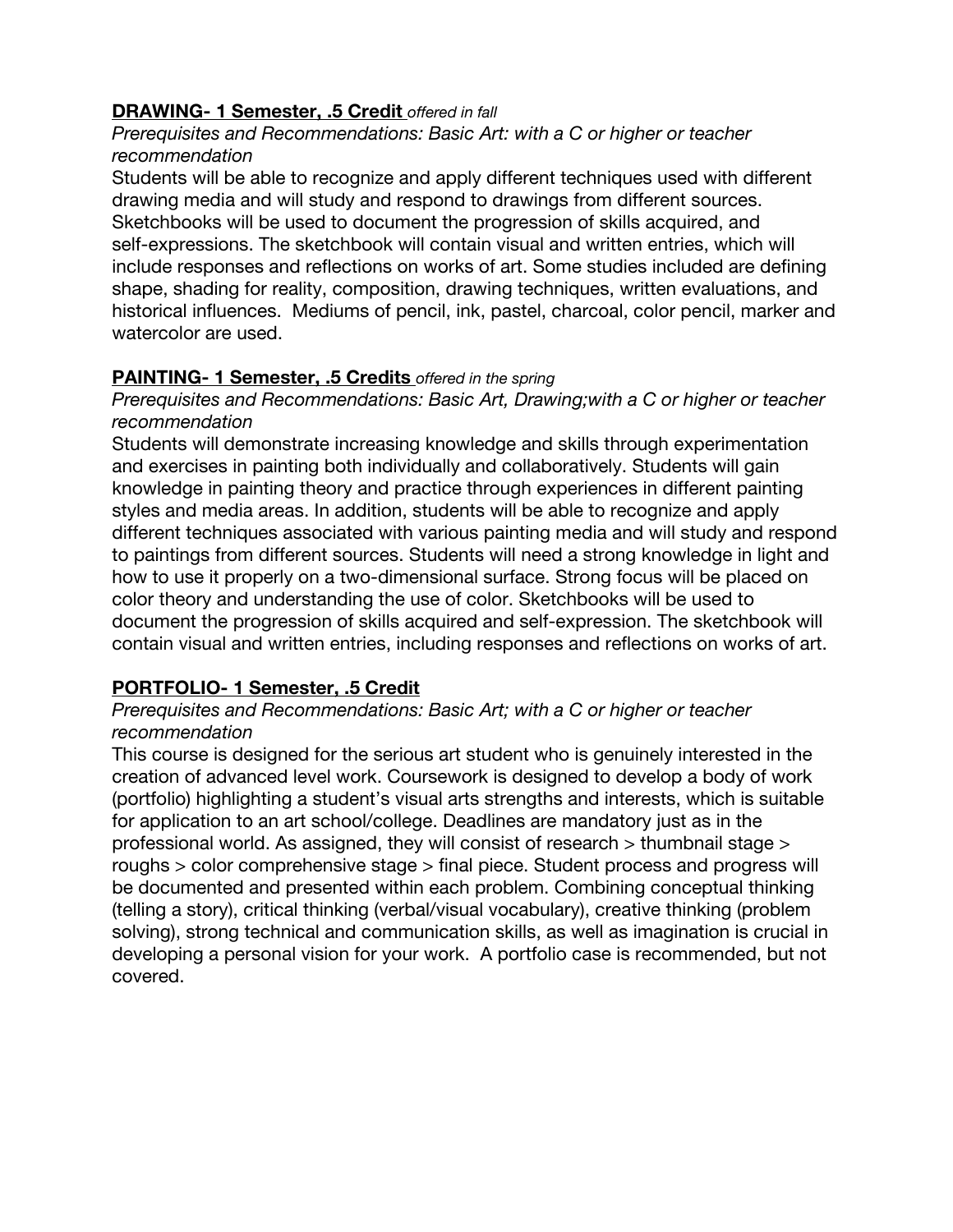# **PHOTOGRAPHY- 1 Semester, .5 Credit**

*Prerequisites and Recommendations: Basic Art; with a C or higher or teacher recommendation*

An introduction to digital photography using digital cameras and basic image editing software. This course introduces beginners to the creative and technical possibilities of digital photography. Through demonstrations and hands-on sessions, students will learn the basics of using cameras and imaging software to produce digital photographs. Students will learn to manage and present their photographic work. Students will build a fine art portfolio of photographic work as a part of their final exam. No prior photography experience is required.

# **BAND**

# **CONCERT BAND- 2 Semesters, 1Credit**

*Prerequisites and Recommendations: Instructor permission.*

Concert Band is open to all students who can display proficiency on a band instrument. Music played will range from popular to classical with the intent of experiencing different forms of musical growth in music appreciation. Public performance is an integral part of the class, therefore public performance proficiency is stressed. Some evening rehearsals and Saturdays will be required along with attendance at all concerts, festivals, parades, home football games (except varsity football players and cheerleaders), and some basketball games.

# **PHYSICAL EDUCATION**

#### **PHYSICAL EDUCATION ACTIVITY- 1 Semester, .5 Credit**

*Prerequisites and Recommendations: Required for high school graduation.* Physical Education Activity is a course designed for the  $9<sup>th</sup>$  grade student. Emphasis is placed on lifetime fitness, recreational activities, and major team sport activities. Skill, coordination, teamwork development, the learning of basic rules of these activities will be the major areas of concentration.

# **ADVANCED PHYSICAL EDUCATION- 1 Semester, .5 Credit**

*Prerequisites and Recommendations: Sophomore standing and successful completion of Physical Education Activity . This course may be repeated for credit.* Students will participate in a variety of team sports. Emphasis is placed on lifetime fitness, recreational activities, and major sports activities. In addition, time will be spent refining skills in team sports and leisure sports activities.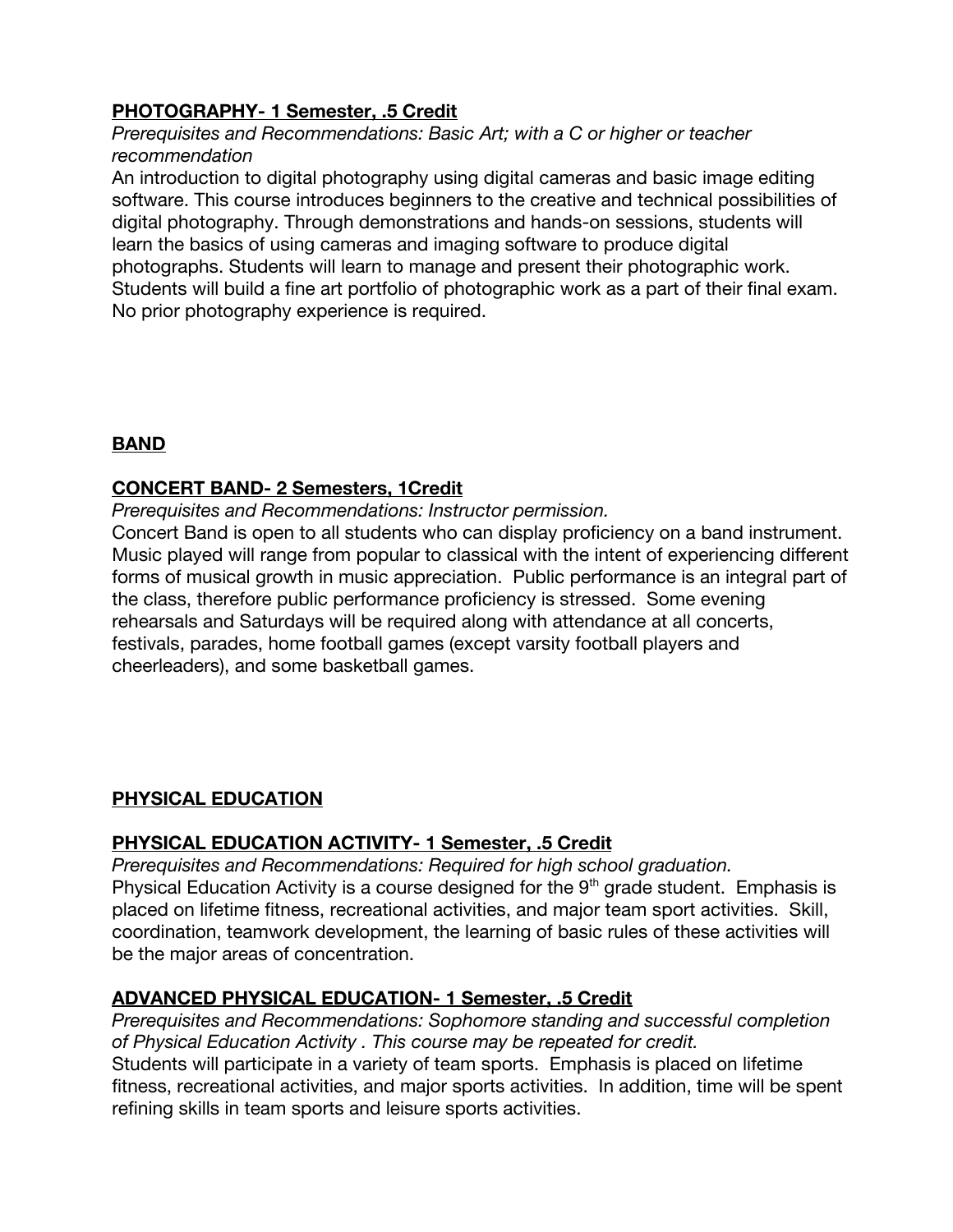# **HEALTH- 1 Semester, .5 Credit**

*Prerequisites and Recommendations: Required for high school graduation.* The major areas that will be taught are: health and wellness, understanding yourself, mental health, Nutrition & Fitness, human sexuality, preventing communicable diseases and social drugs.

# **INTRODUCTORY WEIGHT TRAINING & CONDITIONING- 1 Semester, .5 Credit**

*Prerequisites and Recommendations: Sophomore standing and successful completion of Physical Education Activity . This course may be repeated for credit.* This is a beginning course offered for the student who wants more concentration on getting into top physical shape. Students will learn basic muscular anatomy and physiology concepts which will help them further understand which muscles they are working and why. Emphasis will be on improvement in these areas: muscular strength, power, endurance, flexibility, agility, speed and nutrition. Participation is required!

# **COMPETITIVE SPORTS TRAINING- 1 Semester. .5 Credit**

*Prerequisites and Recommendations: Sophomore standing and successful completion of Introductory Weight Training & Conditioning or teacher approval. This course may be repeated for credit.*

This course is offered for the Advanced Physical Education student who excelled in Introductory Weights and Conditioning and wants to continue their quest for becoming a more complete BHS athlete. Students will review basic muscular anatomy and physiology concepts and will continue work in the areas of muscular strength, power, endurance, flexibility, agility, speed and nutrition. Special emphasis will be placed on learning Olympic Lift progressions and improved core strength. Participation is required!

# **FITNESS AND WELLNESS- 1 Semester, .5 Credit**

*Prerequisites and Recommendations: Required for high school graduation.* This is considered a fitness class. Activities may include step aerobics, stations, jump rope, exercise bands, weights, YOGA, boot camp activities and running. This class will NOT meet in the weight room every day or play sports. It is a class that will introduce you to a variety of lifelong fitness options and help establish a positive attitude toward physical fitness. It also covers how to use gym/exercise equipment appropriately and safely. Participation is required.

# **\*\*STUDENTS MAY ONLY TAKE 1 PE CLASS PER SEMESTER**

# **SPECIAL EDUCATION**

# **ACADEMIC LAB- 2 Semesters 1 Credit**

#### *Prerequisite- Active IEP on file.*

Academic Lab is a resource room course in which students can receive necessary assistance in accordance with the student's IEP. Students will receive additional remediation in the area of their disability as well as assistance in organization and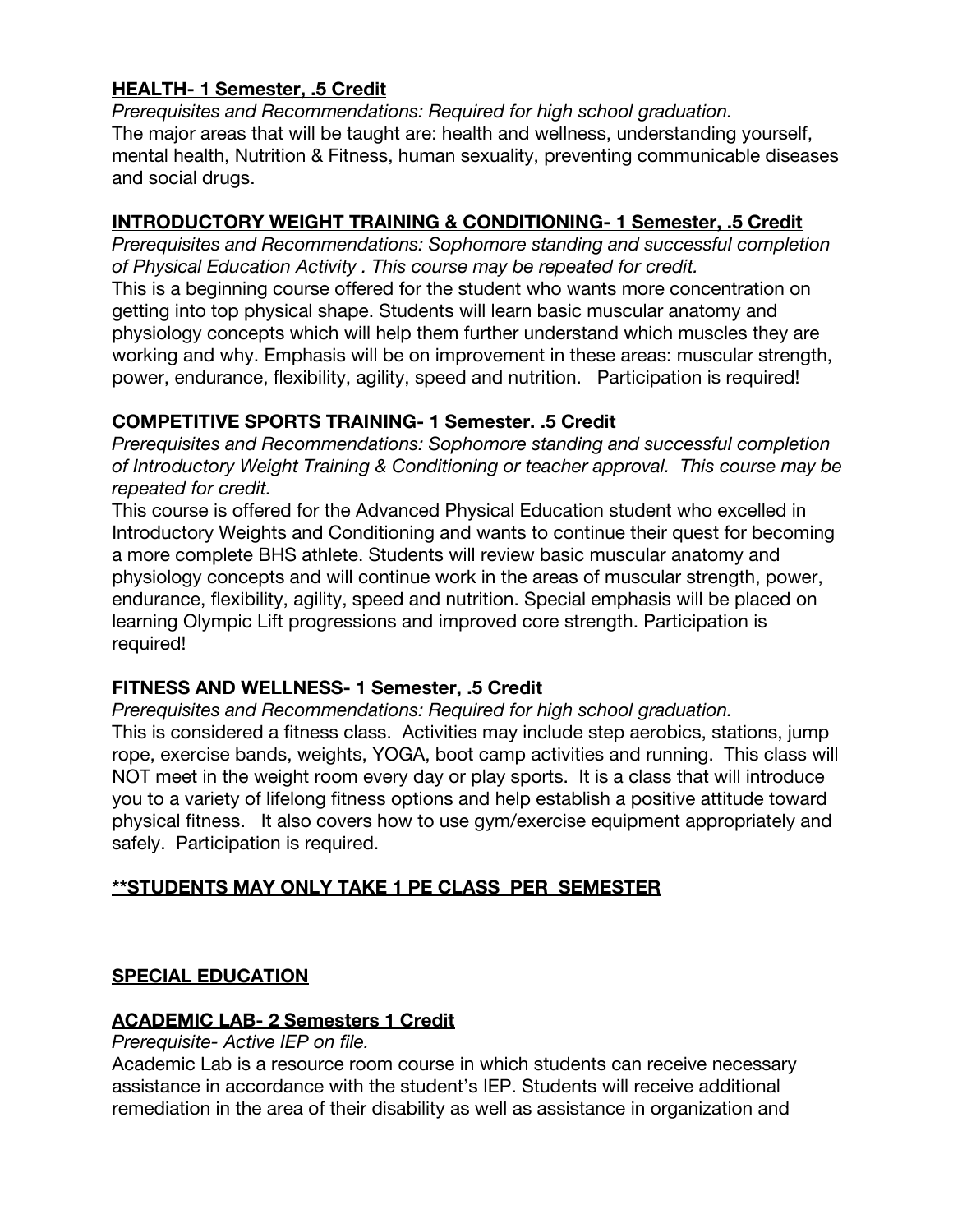self-advocacy in core coursework. Goal setting will be an integral part of this course and grades will weigh heavily on daily and weekly goal setting as well as follow through.

PREREQUISITE: Active IEP on file

#### **SEMINAR**

#### **JUNIOR SEMINAR- 1 Semester, .5 Credit**

*Objective: To prepare Junior students for standardized testing in the areas of Mathematics, Science, and Writing/Language Arts.*

The entire junior class will be divided into 3 groups. Each group will rotate through 3 sessions. Each session will focus on one standardized test subject. This class requires 3 teachers, 1 for each subject area. The focus of the class will be on multiple choice questions and writing prompts. This class is required for graduations. All juniors will take this during fall semester of junior year. Students will receive a grade for the entire 12 weeks in Junior Seminar.

#### **SENIOR SEMINAR- 1 Semester, .5 Credit**

*Objective: To give students experience in a large group instruction scenario and to prepare Senior students for entrance into college and the workplace*. *Student MUST pass this course to participate in graduation*.

This course is a graduation requirement for Bath High School. It is a one-term course, offered in the last term of a student's senior year. This course will be taught to the Seniors "en masse" in the Large Group Instruction room. This course is team taught. Senior Seminar will focus on the transition from high school to college and the workplace.

#### **Independent Study (Content TBD by Teacher of Record)**

*Prerequisites: Approval by Counselor and/or Building Principal*

Bath High School Independent Study courses are designed to differentiate and expand our curriculum while meeting the diverse needs of our ever-changing student body. BHS Independent Study classes may consist of content from any genre that is approved by the teacher of record and then approved by administration. Course rigor and alignment to state/national standard is imperative for the course to run and be approved. These courses are offered to any student wherein a classroom teacher is willing to provide instruction during their preparatory period or a zero hour. All Independent study courses are subject to approval/denial by the building Principal and/or Counselor.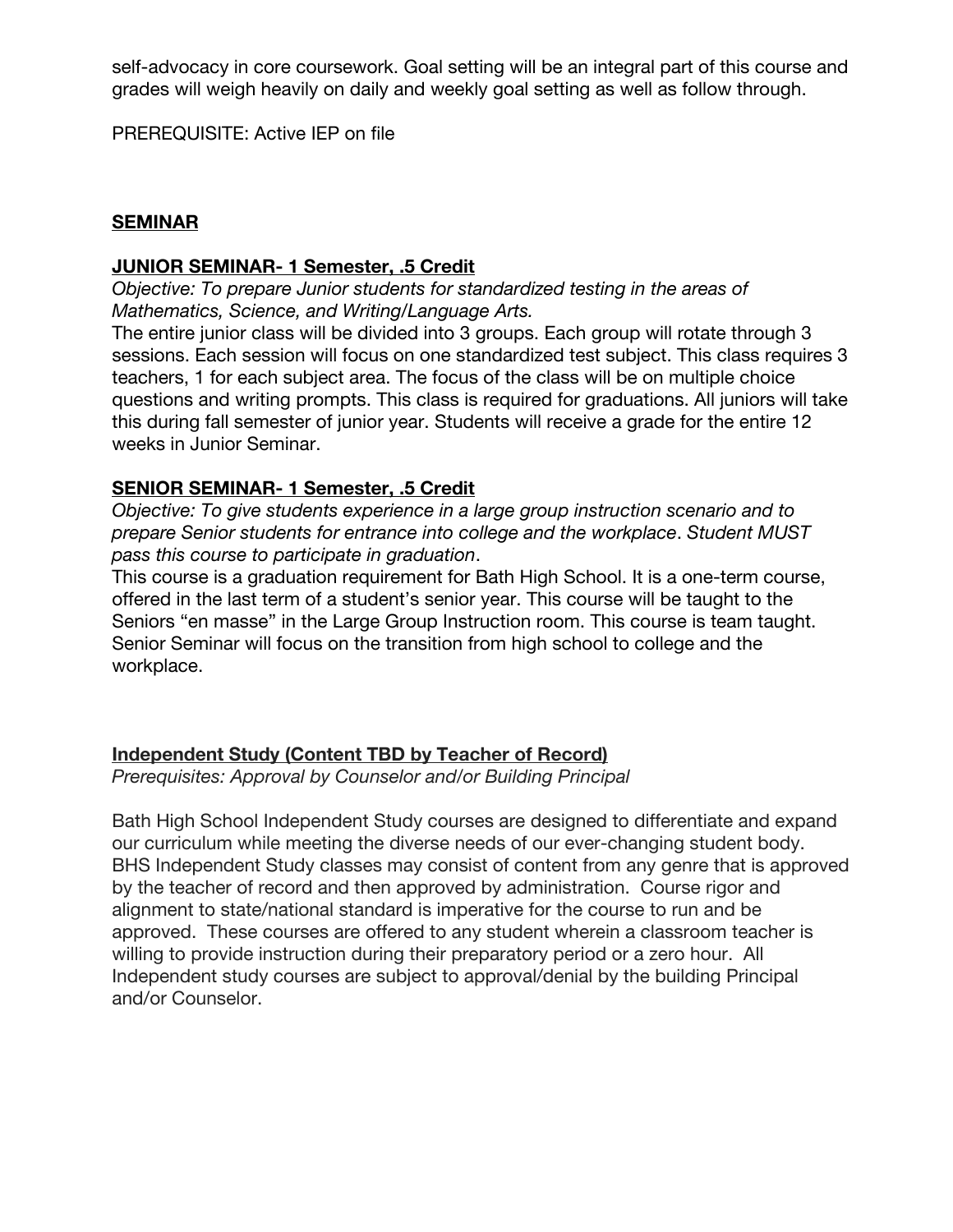# **LCC – THE EARLY COLLEGE (TEC)**

The Early College is a collaboration between Eaton Intermediate School Distritct (EISD) and Lansing Community College (LCC). It is a program for students entering their junior year of highschool that are looking for an opportunity to move into a college environment. The Early College offers up to an associate degree, tuition free, for students in participating high schools who will be starting their junior year of high school. Enrolled students will attend classes on LCC's main campus for grades 11-13 and will no longer attend their high school. Students are expected to complete the program in three years. After three years, they will have earned their high school diploma, up to sixty college credits, an associate degree, or a technical certification, tuition free. These credits are transferable to most Michigan and national colleges and universities.

# **VOCATIONAL EDUCATION**

### **Clinton County Regional Education Service Agency (CCRESA) and Eaton Intermediate School District (EISD) Vocational/Technical Programs**

*Prerequisite and Recommendation: Students are required to apply for their desired course and sign a contract. Students are responsible for their own transportation. College credit at Lansing Community College may be available. Some of these programs provide the student with the opportunity to earn the fourth year math credit as required by the Michigan Merit Curriculum. See your counselor for more information.*

# THE FOLLOWING IS THE LIST OF CLASSES AVAILABLE THROUGH

CLINTON COUNTY RESA:

Agriculture Food and Natural Resources

Allied Health Sports Medicine (Year 1)

Automotive Technology & amp; Repair

Business Management & amp; Entrepreneurship

CAD & amp; Design Technology Construction Trades

Computer Support

Criminal Justice

Digital Media Arts

Early Childhood Education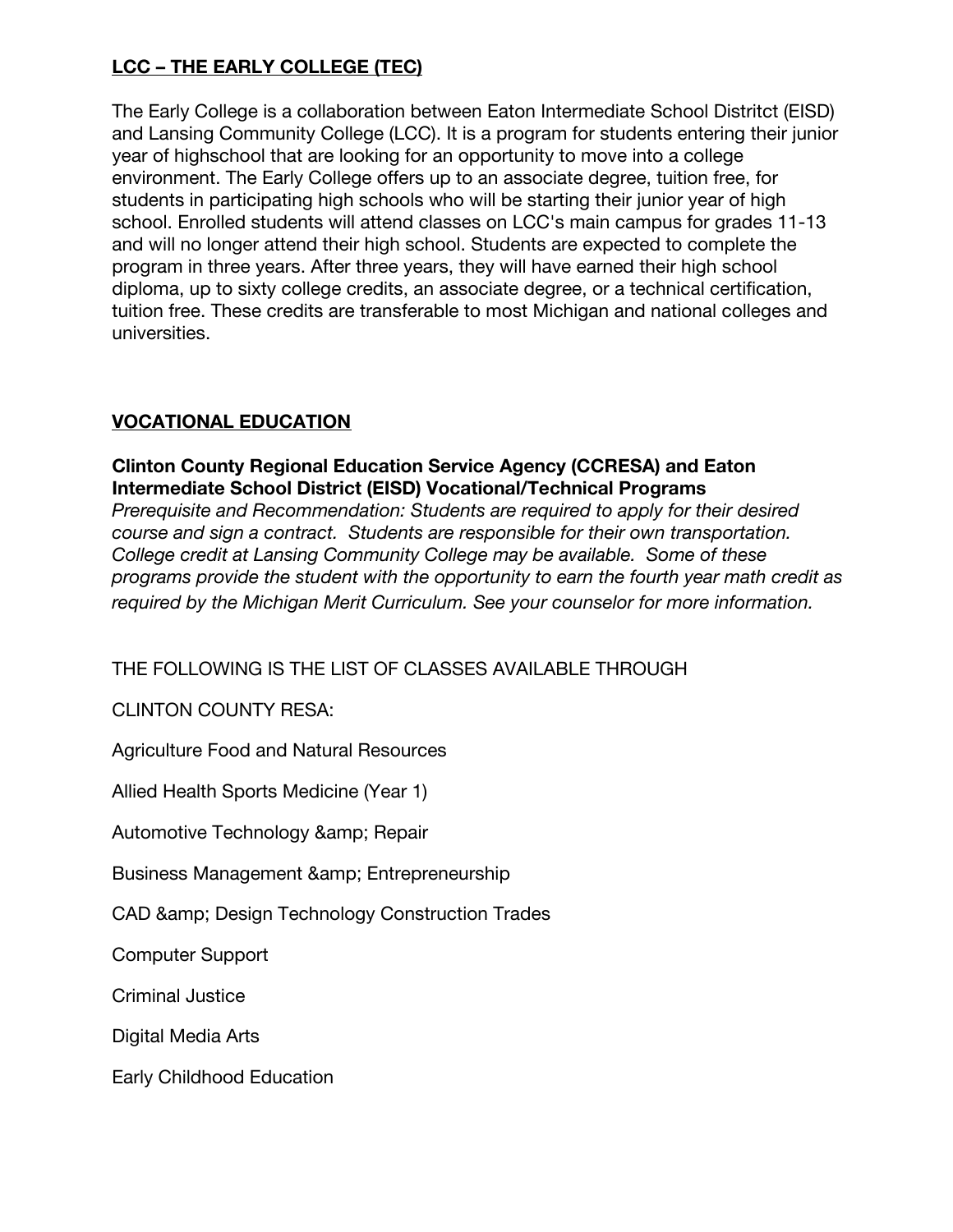Emergency Services/Fire Science

Education: Teacher Prep

Mobile App & amp; Web Development

For complete course requirements and descriptions please go to

ccresa.schoolfusion.us -Select the Career Education tab at the top of the page, then CTE Programs, then Career Connection tab.

THE FOLLOWING IS THE LIST OF CLASSES AVAILABLE THROUGH

EATON ISD:

Auto Collision Repair

Auto Technology

Computer Aided Drafting/Pre-Engineering

Computer Graphics/Animation and 3D

Computer Support

Construction Technology

Criminal Justice

Emergency Services/Fire Science

Financial Management and Accounting I

Health Technology I

Health Technology II

Heavy Equipment Operations

Heavy Equipment Repair

Insurance & amp; Risk Management

Law Enforcement

Mobile App and Web Development

Welding

For complete course requirements and descriptions please go to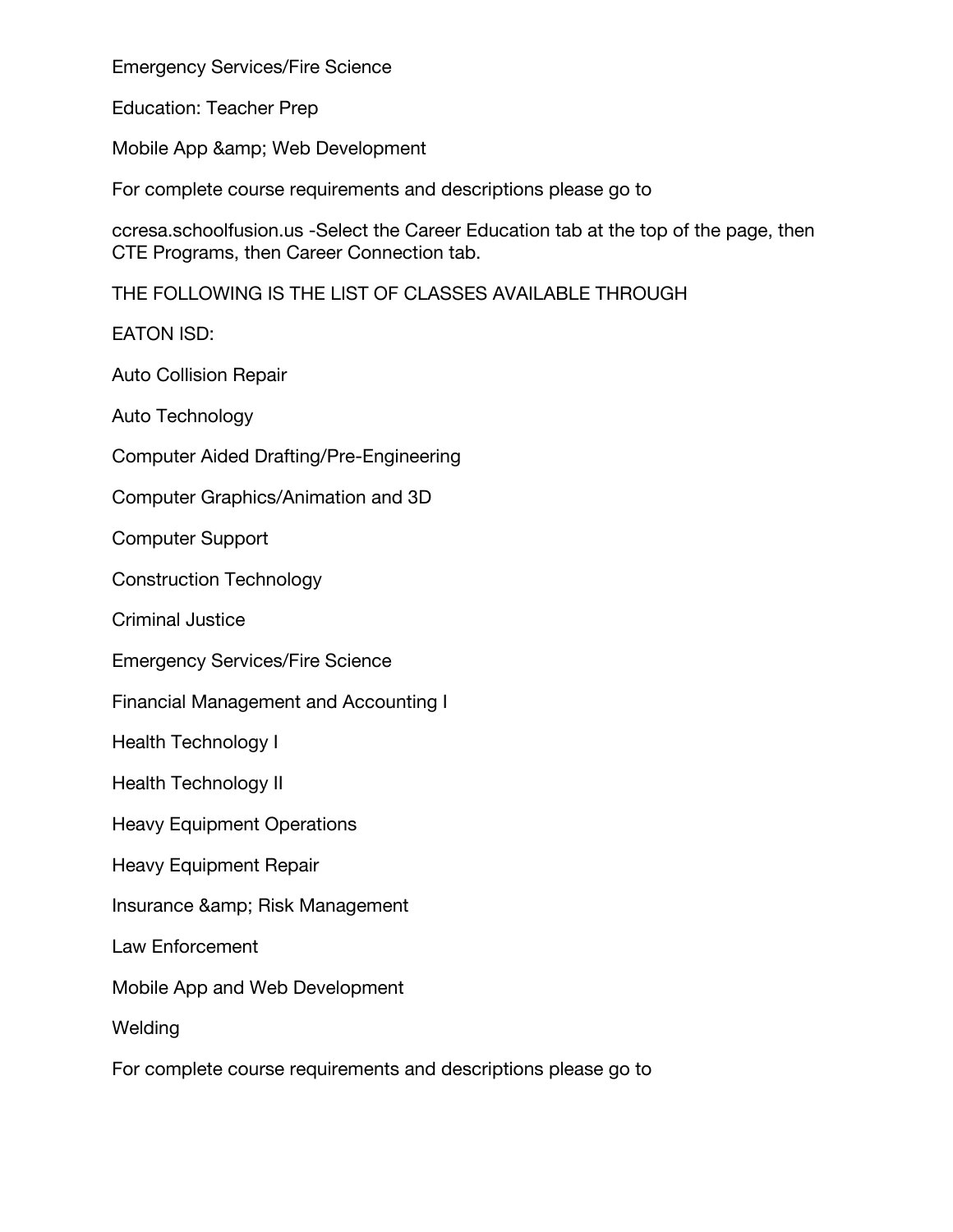# **THE FOLLOWING IS THE LIST OF CLASSES AVAILABLE THROUGH CAPITAL AREA CAREER CENTER:**

Advanced Engineering Technologies Automotive Technology Capital Area Healthcare Education Partnership (CAHEP) Construction Technology **Cosmetology** Culinary Arts and Hospitality Health Occupations Law Enforcement Medical Technology Careers New Media Precision Machining Technology Programming, Databases and Website Development Students in Entertainment Technology (SET) Welding Technology

#### **MICHIGAN VIRTUAL CLASSES**

ENGLISH LANGUAGE ARTS

Beginning Composition

Advanced Composition

**Journalism** 

Reading Strategies

World Literature

**MATHEMATICS** 

Mathematics of Baseball

Probability and Statistics B

SOCIAL STUDIES

Leadership Skills Development

Sociology A

Sociology B